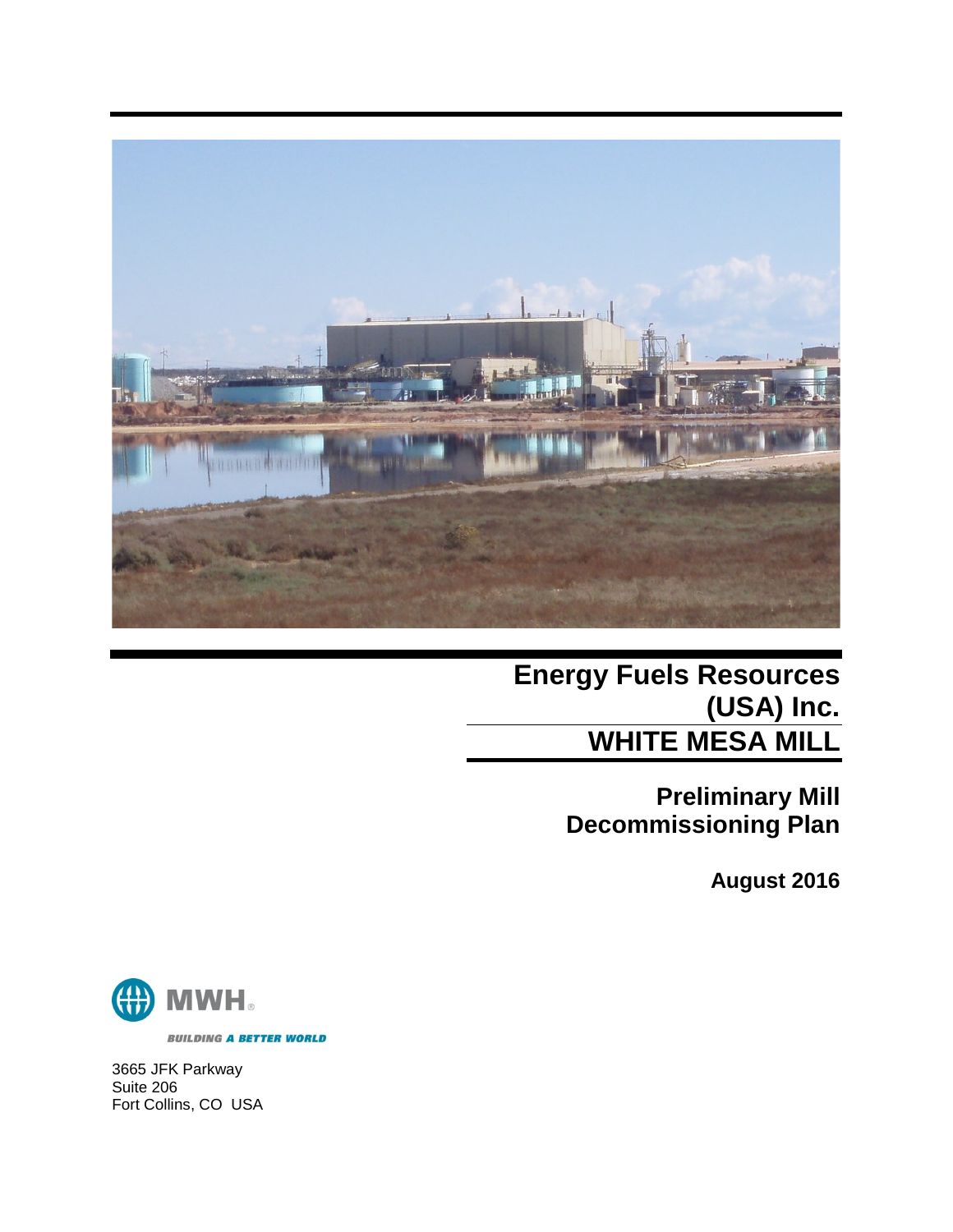

# **TABLE OF CONTENTS**

| 1.0 |                                                      |                                           |  |  |
|-----|------------------------------------------------------|-------------------------------------------|--|--|
|     | 1.1<br>1.2<br>1.3<br>1.4                             |                                           |  |  |
| 2.0 |                                                      |                                           |  |  |
|     | 2.1<br>2.2<br>2.3<br>2.4<br>2.5<br>2.6               | 2.4.1<br>2.4.2<br>2.6.1<br>2.6.2          |  |  |
|     |                                                      | 2.6.3<br>2.6.4<br>2.6.5                   |  |  |
| 3.0 |                                                      |                                           |  |  |
|     | 3.1<br>3.2<br>3.3<br>3.4<br>3.5<br>3.6<br>3.7<br>3.8 | 3.4.1<br>3.4.2<br>3.4.3<br>3.4.4<br>3.4.5 |  |  |
| 4.0 |                                                      |                                           |  |  |
|     | 4.1<br>4.2<br>4.3<br>4.4                             |                                           |  |  |
| 5.0 |                                                      |                                           |  |  |
|     | 5.1<br>5.2<br>5.3                                    |                                           |  |  |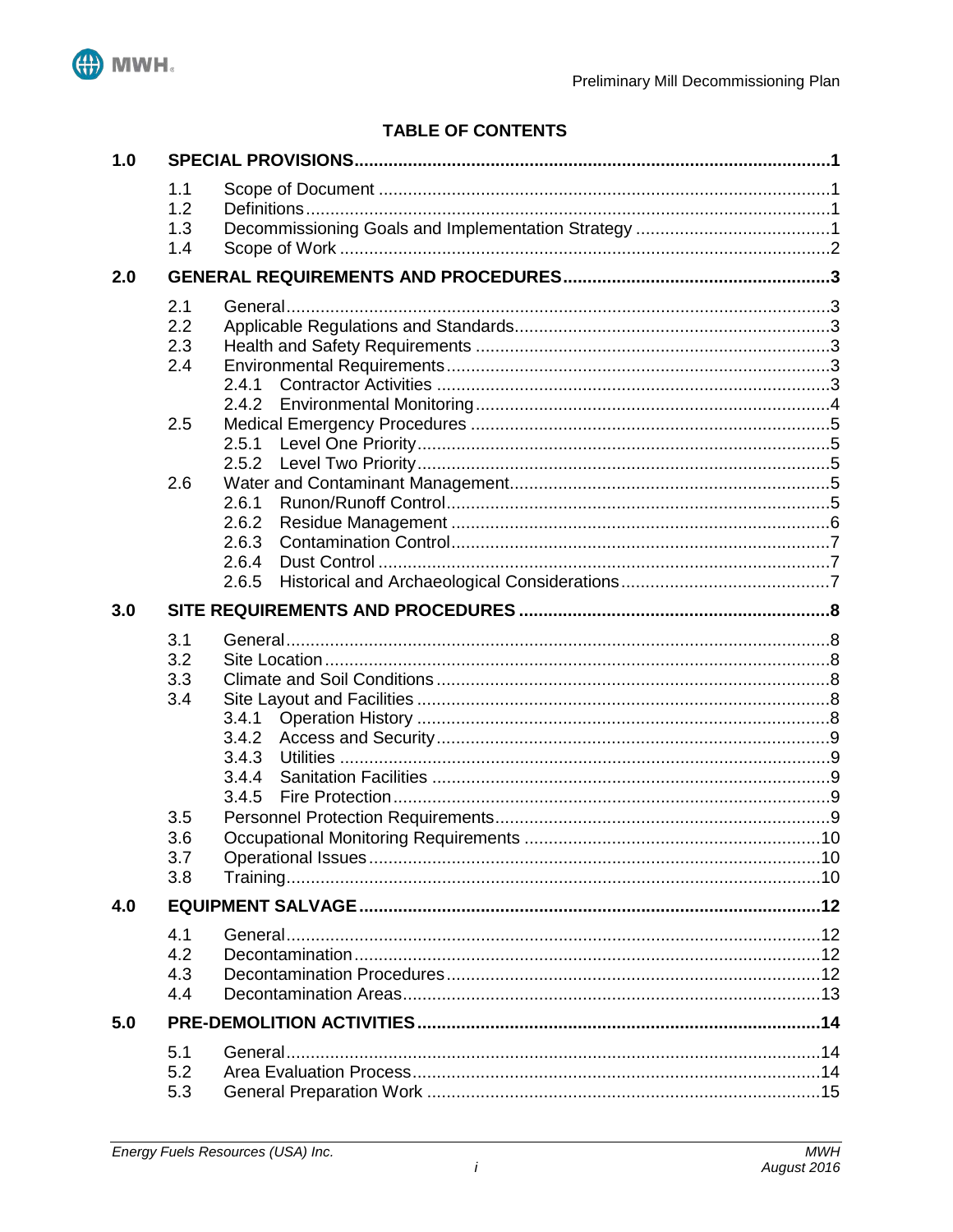

|     |             | 5.3.1                                                           |  |  |
|-----|-------------|-----------------------------------------------------------------|--|--|
|     |             | 5.3.2                                                           |  |  |
|     |             | 5.3.3                                                           |  |  |
|     | 5.4         | 5.3.4                                                           |  |  |
|     | 5.5         |                                                                 |  |  |
|     |             |                                                                 |  |  |
| 6.0 |             |                                                                 |  |  |
|     | 6.1         |                                                                 |  |  |
|     | 6.2         |                                                                 |  |  |
|     | 6.3         |                                                                 |  |  |
|     |             | 6.3.1                                                           |  |  |
|     |             | 6.3.2                                                           |  |  |
|     |             | 6.3.3                                                           |  |  |
|     | 6.4         |                                                                 |  |  |
|     |             | Liquefied Natural Gas and Propane Systems Disconnect19<br>6.4.1 |  |  |
|     |             | 6.4.2                                                           |  |  |
|     |             | 6.4.3                                                           |  |  |
|     |             | 6.4.4                                                           |  |  |
|     | 6.5         |                                                                 |  |  |
|     | 6.6         |                                                                 |  |  |
|     | 6.7         |                                                                 |  |  |
|     | 6.8         |                                                                 |  |  |
|     | 6.9<br>6.10 |                                                                 |  |  |
|     | 6.11        |                                                                 |  |  |
|     |             |                                                                 |  |  |
| 7.0 |             |                                                                 |  |  |
|     | 7.1         |                                                                 |  |  |
|     | 7.2         |                                                                 |  |  |
| 8.0 |             |                                                                 |  |  |
|     |             |                                                                 |  |  |

# **LIST OF FIGURES**

Figure 2 Site Map of Mill Area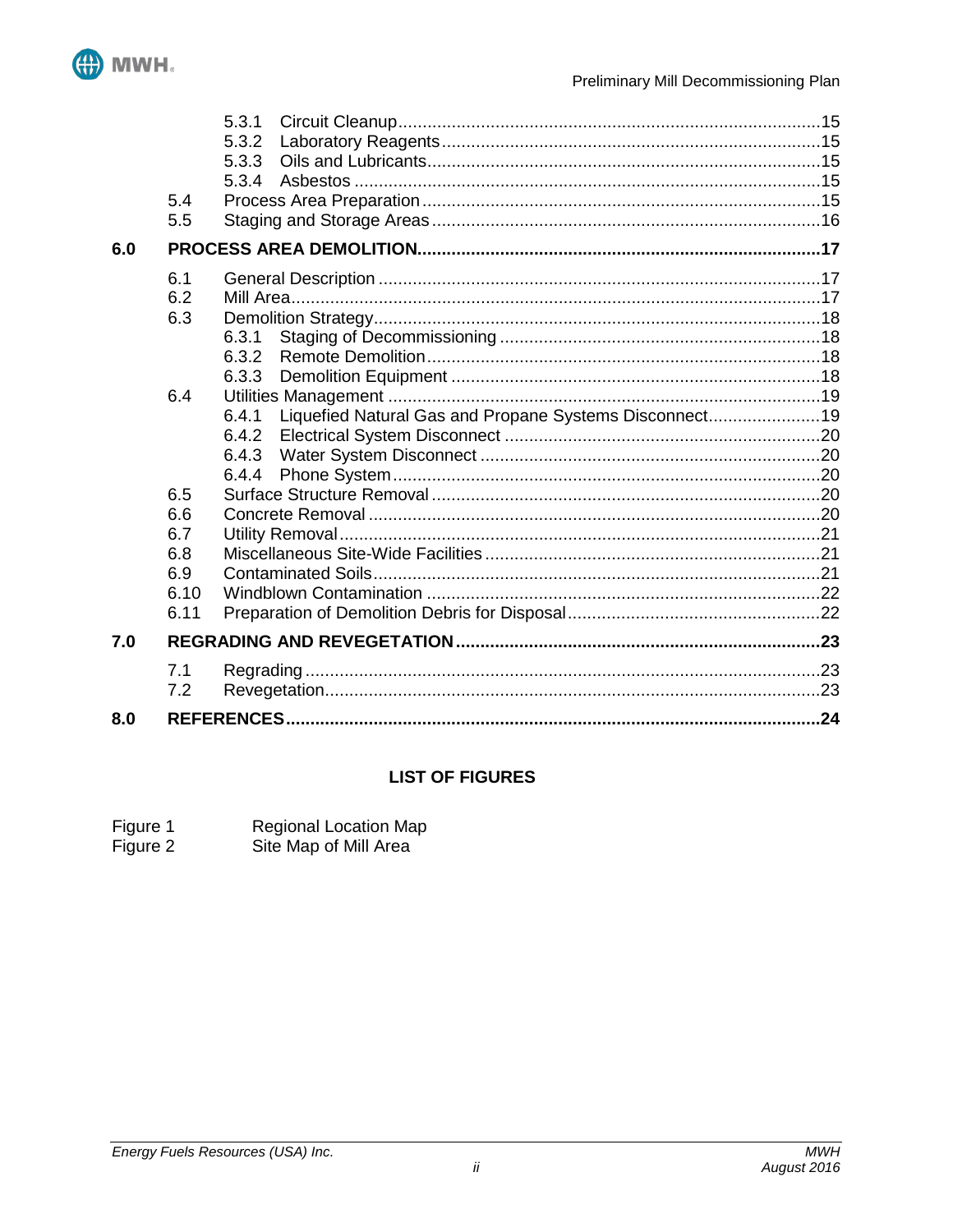

## <span id="page-3-0"></span>**1.0 SPECIAL PROVISIONS**

#### <span id="page-3-1"></span>**1.1 Scope of Document**

This document outlines the preliminary plans for decommissioning the Energy Fuels Resources (USA) Inc. (EFRI) White Mesa Uranium Mill (Mill) site near Blanding, Utah. These plans are consistent with the previous decommissioning information provided in the 2011 Reclamation Plan, Revision 5.0 (Denison, 2011) with a few revisions. This report has been updated to incorporate information provided in EFRI response to interrogatories and review comments from Utah Department of Environmental Quality (UDEQ), Division of Waste Management and Radiation Control (DWMRC) on Reclamation Plan, Revision 5.0 (Denison, 2012; EFRI, 2012; EFRI, 2015). EFRI (2015b). This plan has been prepared by MWH Americas, Inc. (MWH) for EFRI for review and approval by the DWMRC. A final decommissioning plan will be submitted to the Utah DRC for approval within twelve months prior to commencement of decommissioning activities.

#### <span id="page-3-2"></span>**1.2 Definitions**

Sections referred to in this document are specific sections of the Preliminary Mill Decommissioning Plan, referred to as the Plan. The Drawings referred to in this document are drawings provided in Attachment A to the Reclamation Plan, Revision 5.1 that form a necessary component of this Plan.

For this Plan, EFRI is referred to as the Owner, with overall responsibility for site reclamation and decommissioning. For consistency, EFRI is used throughout this document.

The Contractor is defined as the group (or groups) selected by EFRI and responsible for conducting the work tasks outlined in Section 1.4 under the direction of and under contract with EFRI.

The Reclamation Project manager is defined as the person appointed by EFRI responsible for ensuring that preparatory work, demolition, material placement, and reclamation site activities, are conducted according to this Plan.

The Radiation Safety Officer (RSO) is defined as the person appointed by EFRI responsible for worker safety and personnel monitoring. The RSO will be responsible for personnel safety training, personnel monitoring, and documentation. These tasks will be conducted in accordance with the EFRI Radiation Protection Manual for Reclamation Activities (EFRI, 2015b).

#### <span id="page-3-3"></span>**1.3 Decommissioning Goals and Implementation Strategy**

The project goals for mill decommissioning are outlined below.

- 1. Attain an as low as reasonably achievable (ALARA) dose outcome for:
	- a. workers doing the decommissioning,
	- b. other on-site personnel, and
	- c. off-site individuals.
- 2. Optimize the effectiveness of the mill decommissioning plan.
- 3. Complete decommissioning as soon as practical.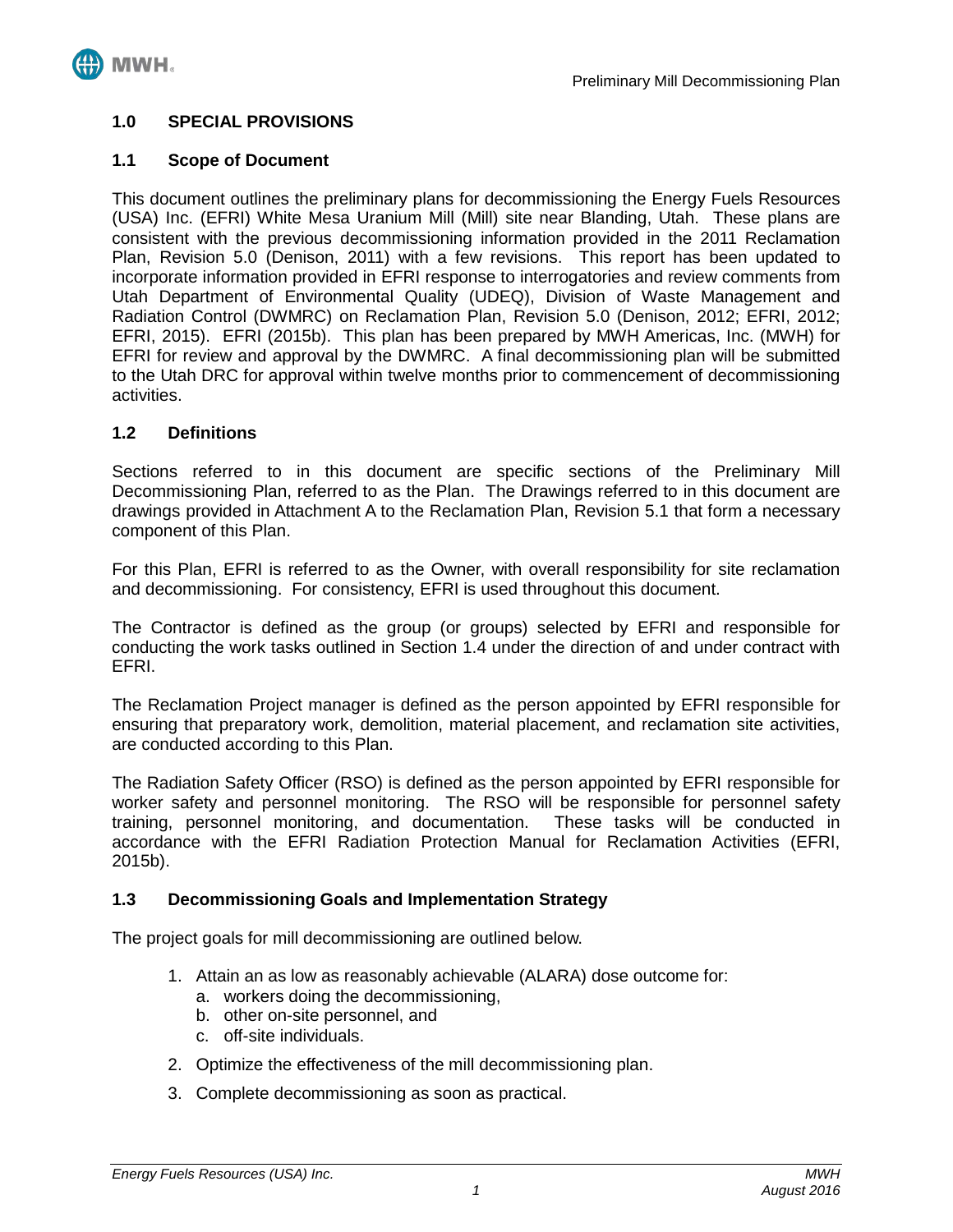

The implementation strategy to achieve the goals for mill decommissioning is listed below.

- 1. Utilize commercially available demolition equipment to minimize exposures by: (i) minimizing time of demolition and (ii) keeping personnel from close proximity to actual demolition activities.
- 2. Plan the components and establish a work system for these components.
- 3. Train the work force.
- 4. Follow the work plan.
- 5. Evaluate the work plan through project oversight and quality assurance.
- 6. Modify and continuously improve the work plan.

#### <span id="page-4-0"></span>**1.4 Scope of Work**

The work outlined in this Plan consists of execution of the following major tasks associated with facility decommissioning.

- 1. Setup of health and safety procedures for safety equipment, personnel protective equipment, personnel monitoring, and personnel exit screening.
- 2. Execution of pre-decommissioning activities, such as establishing permanent utility shutoff, material haulage routes, and equipment screening areas.
- 3. Demolition of above-ground facilities in the process area.
- 4. Demolition of below-ground facilities in the process area (foundations, paved areas, concrete pads, roadways, and underground utilities) and placement of these materials in the last active tailings cell or the Cell 1 Disposal Area.
- 5. Excavation of contaminated subsoils from the process area and placement in the last active tailings cell or the Cell 1 Disposal Area.
- 6. Clean-up of windblown contamination and placement in the last active tailings cell or the Cell 1 Disposal Area.
- 7. Regrading and revegetation.

This Plan describes these elements as well as the requirements prior to demolition and the procedures to be used for specific areas of the process area. The facilities described in this Plan are shown in Figures 1 and 2.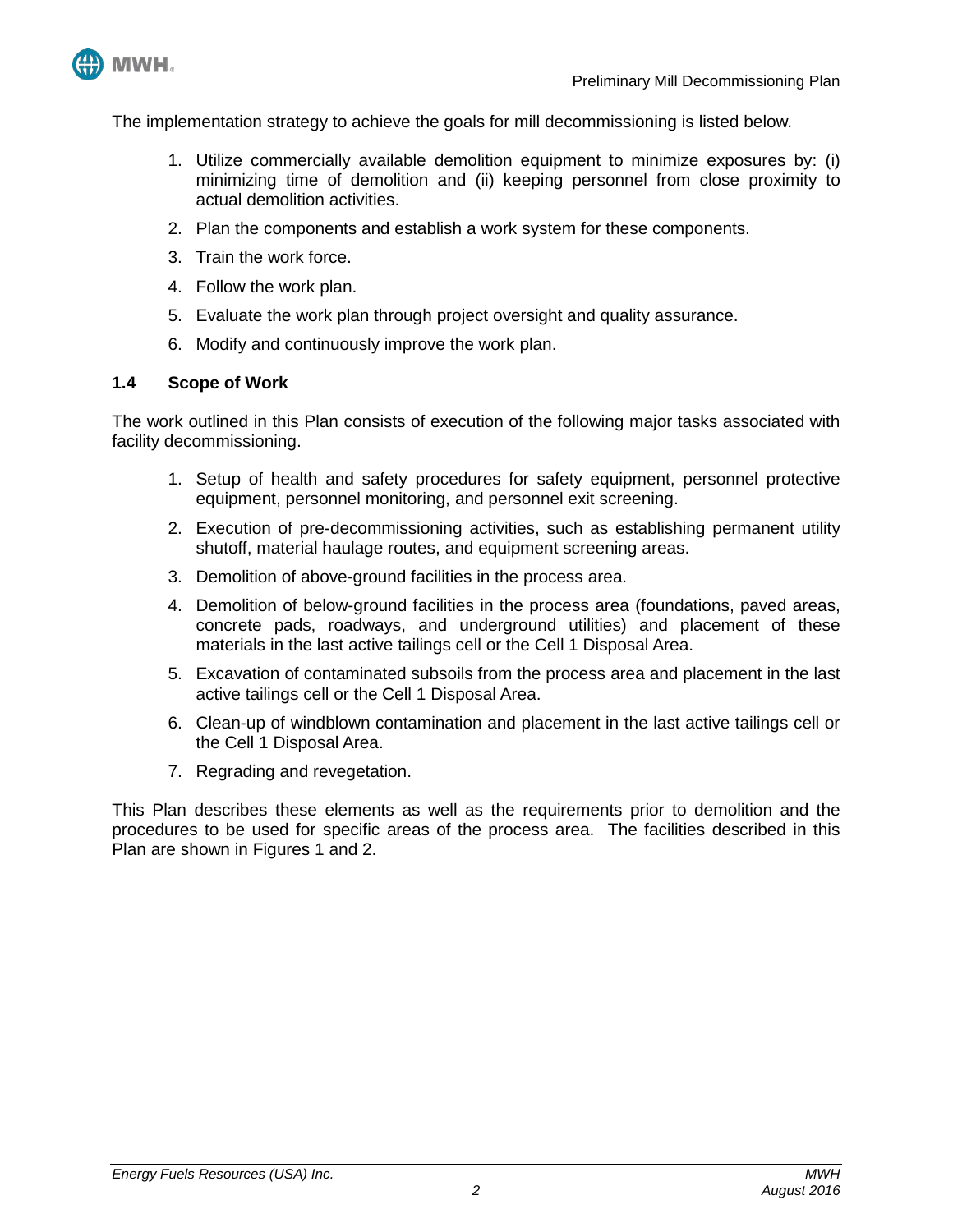

## <span id="page-5-0"></span>**2.0 GENERAL REQUIREMENTS AND PROCEDURES**

### <span id="page-5-1"></span>**2.1 General**

This section outlines the general requirements and procedures to be used during mill decommissioning.

## <span id="page-5-2"></span>**2.2 Applicable Regulations and Standards**

The work shall conform to applicable Federal, State, and County environmental and safety regulations. The work shall conform to applicable conditions in the Radioactive Materials License with the Utah DRC. Safety practices, procedures, and monitoring shall be conducted as specified by the Mine Safety and Health Administration (MSHA) and the current EFRI health and safety procedures in place.

#### <span id="page-5-3"></span>**2.3 Health and Safety Requirements**

Work outlined in this Plan shall be conducted under the EFRI Radiation Protection Manual for Reclamation Activities (EFRI, 2015b), as directed by the RSO. The RSO (and approved assistants as needed) shall conduct full-time, on-site training, personnel monitoring, and inspection of construction activities while the site decommissioning work is in progress. The responsibilities and duties of the RSO for site reclamation and decommissioning shall be as outlined in the EFRI Radiation Protection Manual for Reclamation Activities (EFRI, 2015b).

The Contractor shall suspend construction or demolition operations, or implement necessary precautions whenever (in the opinion of the Reclamation Project Manager or RSO), unsatisfactory conditions exist due to rain, snow, wind, cold temperatures, excessive water, or unacceptable traction or bearing capacity conditions. The Reclamation Project Manager and RSO each have the authority to stop Contractor work if unsafe conditions or deviations from the Plan are observed.

Process area demolition work will be conducted in accordance with the EFRI Radiation Protection Manual for Reclamation Activities (EFRI, 2015b), as directed by the RSO. Due to the different work activities and potential hazards involved with process area demolition, more specific procedures will be utilized for demolition work (documented as special operating procedures or work permits). These procedures will define personal protective equipment and personnel monitoring (as necessary), regular safety meetings, and communication.

Records pertinent to decommissioning procedures for protection of health and safety will be stored on-site at the Safety Office during decommissioning. After decommissioning activities are complete and prior to the site being turned over to the Department of Energy (DOE), pertinent records will be stored on-site in a temporary storage facility or at the EFRI office in Lakewood, Colorado.

#### <span id="page-5-4"></span>**2.4 Environmental Requirements**

#### <span id="page-5-5"></span>**2.4.1 Contractor Activities**

The Contractor shall store materials, confine equipment, and maintain construction operations according to applicable law as, ordinances, or permits for the project site. Fuel, lubricating oils, and chemicals shall be stored and dispensed in such a manner as to prevent or contain spills and prevent said liquids from reaching local streams or ground water. If quantities of fuel,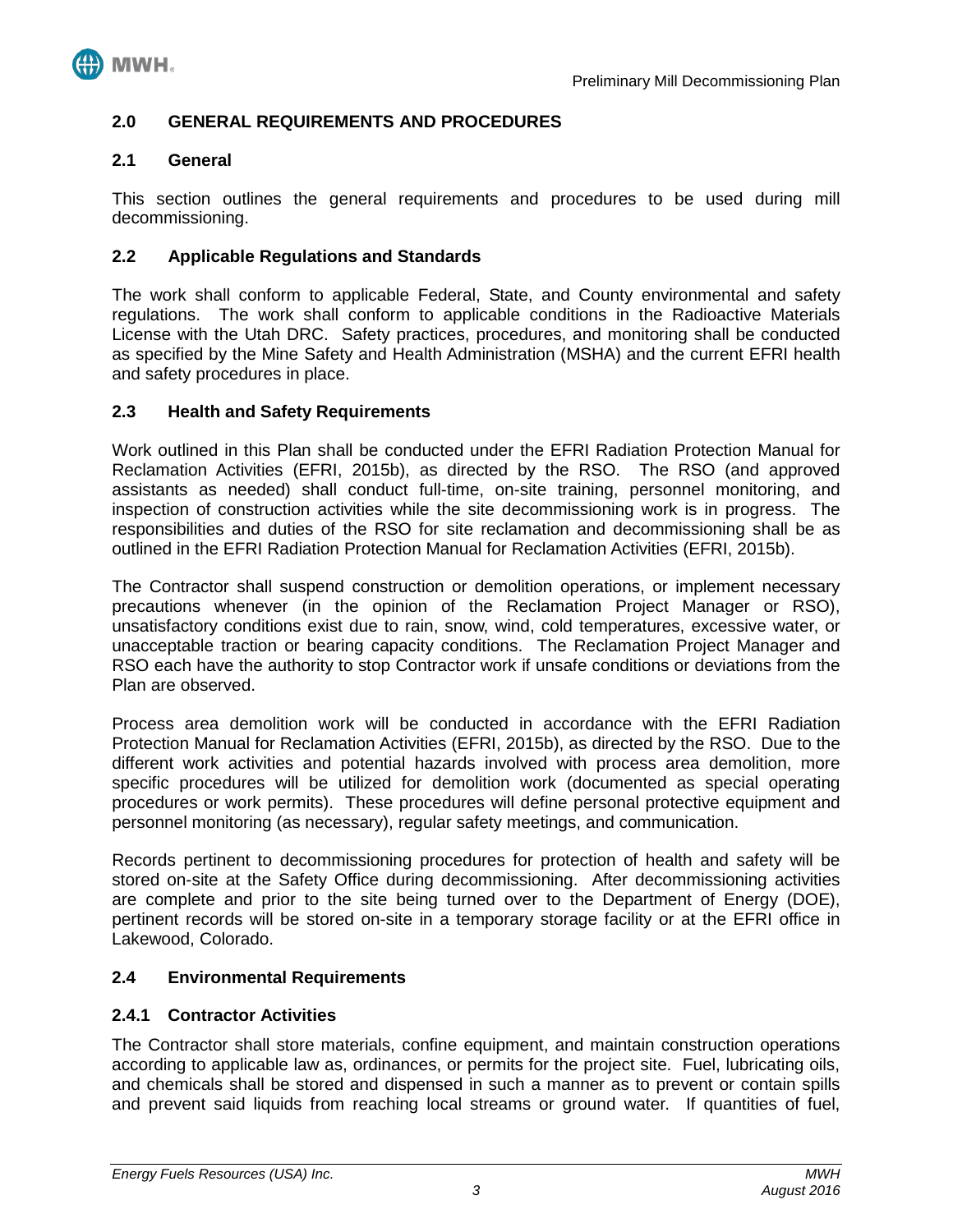

lubricating oils or chemicals exceed the threshold quantities specified in the Utah regulations, the Contractor shall prepare and follow a Spill Prevention Control and Countermeasures Plan (SPCCP) as prescribed in applicable Utah regulations. EFRI shall approve said plan. Used lubricating oils shall be disposed of or recycled at an appropriate facility.

## <span id="page-6-0"></span>**2.4.2 Environmental Monitoring**

Existing environmental monitoring programs will continue during the time period in which reclamation and decommissioning is conducted as applicable. This includes monitoring of surface and groundwater, airborne particulates, radon, soils and vegetation, according to the existing License conditions as applicable. As site features are reclaimed, monitoring programs for those features may cease. Any changes will be approved by DWMRC prior to the cessation of monitoring. In general, no changes to the extent of the existing programs are expected because reclamation activities are not expected to increase exposure potential beyond the current levels.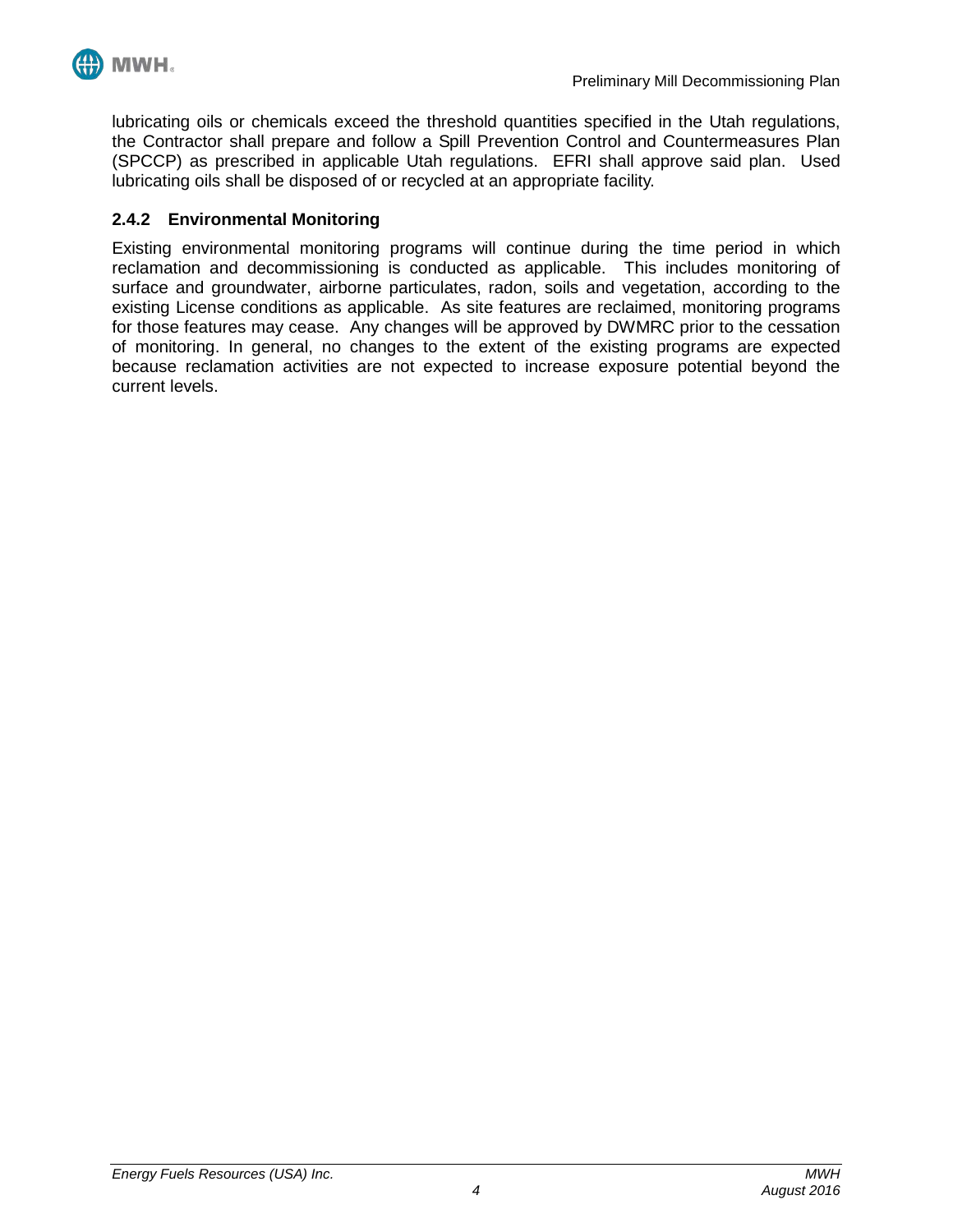

#### <span id="page-7-0"></span>**2.5 Medical Emergency Procedures**

The following procedures will be used when medical services are required, based on two priority levels.

## <span id="page-7-1"></span>**2.5.1 Level One Priority**

For a minor emergency requiring medical treatment (level one priority), the procedures listed below will be followed.

- 1. The specific work crew will suspend activities.
- 2. A member of the work crew will assist the victim and perform first aid.
- 3. If available, other crew members will contact EFRI personnel or the EFRI Safety Coordinator and emergency services personnel.
- 4. EFRI radiation safety personnel will perform a contamination survey on victim and decontaminate as appropriate.
- 5. After medical services have been provided, EFRI radiation safety personnel will perform a contamination survey on emergency personnel and equipment.
- 6. Contaminated equipment or clothing will be retained for evaluation and decontamination.

#### <span id="page-7-2"></span>**2.5.2 Level Two Priority**

For a major emergency requiring medical treatment (level two priority), the procedures listed below will be followed.

- 1. The specific work crew will suspend activities.
- 2. If injuries are life threatening, emergency services will be performed immediately and the victim transported to the nearest emergency medical facility.
- 3. Surveys for decontamination will be performed after medical services have been provided. The survey will also be performed on emergency personnel and equipment for alpha contamination.
- 4. Contaminated equipment or clothing will be retained for evaluation and decontamination.
- 5. Follow other steps as listed for Level One as appropriate.

#### <span id="page-7-3"></span>**2.6 Water and Contaminant Management**

Management of water and site contaminants is outlined below.

#### <span id="page-7-4"></span>**2.6.1 Runon/Runoff Control**

Procedures for control of runon and runoff of meteoric water and containment of other liquids are outlined below. In addition to the procedures listed below, runon and runoff controls will also follow the most current revision of the Stormwater Best Management Practices Plan (.

1. Water usage for outdoor dust suppression will be controlled to minimize runoff.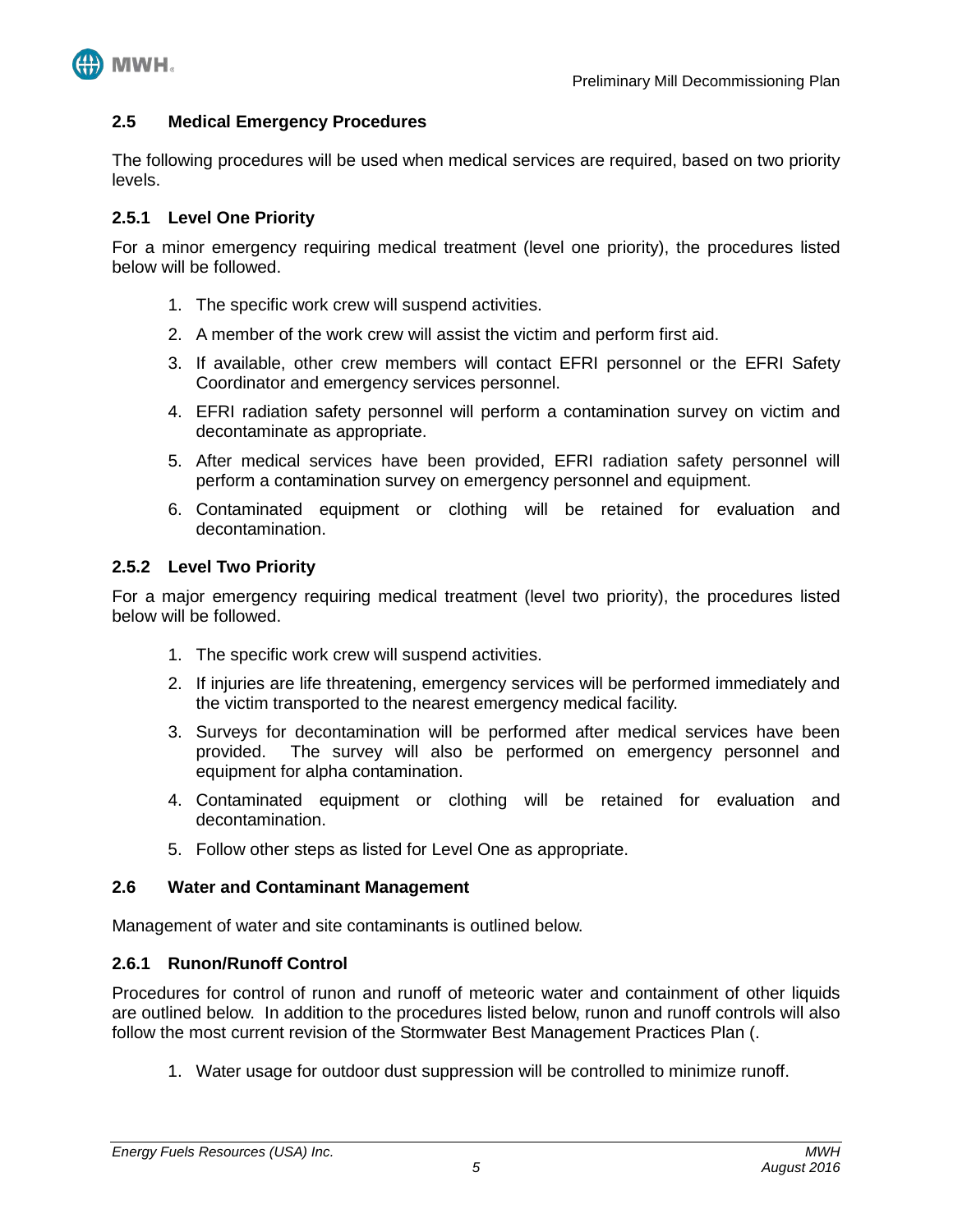

- 2. Runoff generated from decommissioning operations will be contained on concrete or asphalt pads or in building sumps.
- 3. Runon diversion berms will be installed up slope of the facility, if and as necessary, to minimize storm runon into the decommissioning work area.
- 4. Runoff retention berms will be installed down slope of the facility, if and as necessary, to minimize runoff of decontamination liquids and sediment. The liquids contained will be pumped to a collection sump for removal and be transferred to appropriate receiving ponds.
- 5. The control berms will be inspected periodically, and modified or extended during decommissioning operations, as needed.
- 6. In addition to berms, the existing runoff control devices and others, such as silt fences, may be utilized, if and as necessary.
- 7. The Contractor shall construct and maintain all temporary diversion and protective works required to divert stormwater from around work areas. The Contractor shall furnish, install, maintain, and operate all equipment required to keep excavations and other work areas free from water in order to construct the facilities as specified.
- 8. Water required by the Contractor for dust suppression or soil moisture conditioning shall be obtained from wells or surface water storage areas identified by EFRI.

## <span id="page-8-0"></span>**2.6.2 Residue Management**

Procedures for control of residues are outlined below.

- 1. Water usage for dust suppression and decontamination washing will be required during decommissioning operations. Water required by the Contractor for dust suppression or soil moisture conditioning shall be obtained from wells or surface water storage areas identified by EFRI.
- 2. Liquids identified during these activities will be contained in the building sumps, area tanks or on concrete or asphalt pads.
- 3. The liquid, sediment, and solids collected will either be reused or transported to the last active tailings cell or the Cell 1 Disposal Area, or treated for permitted discharge.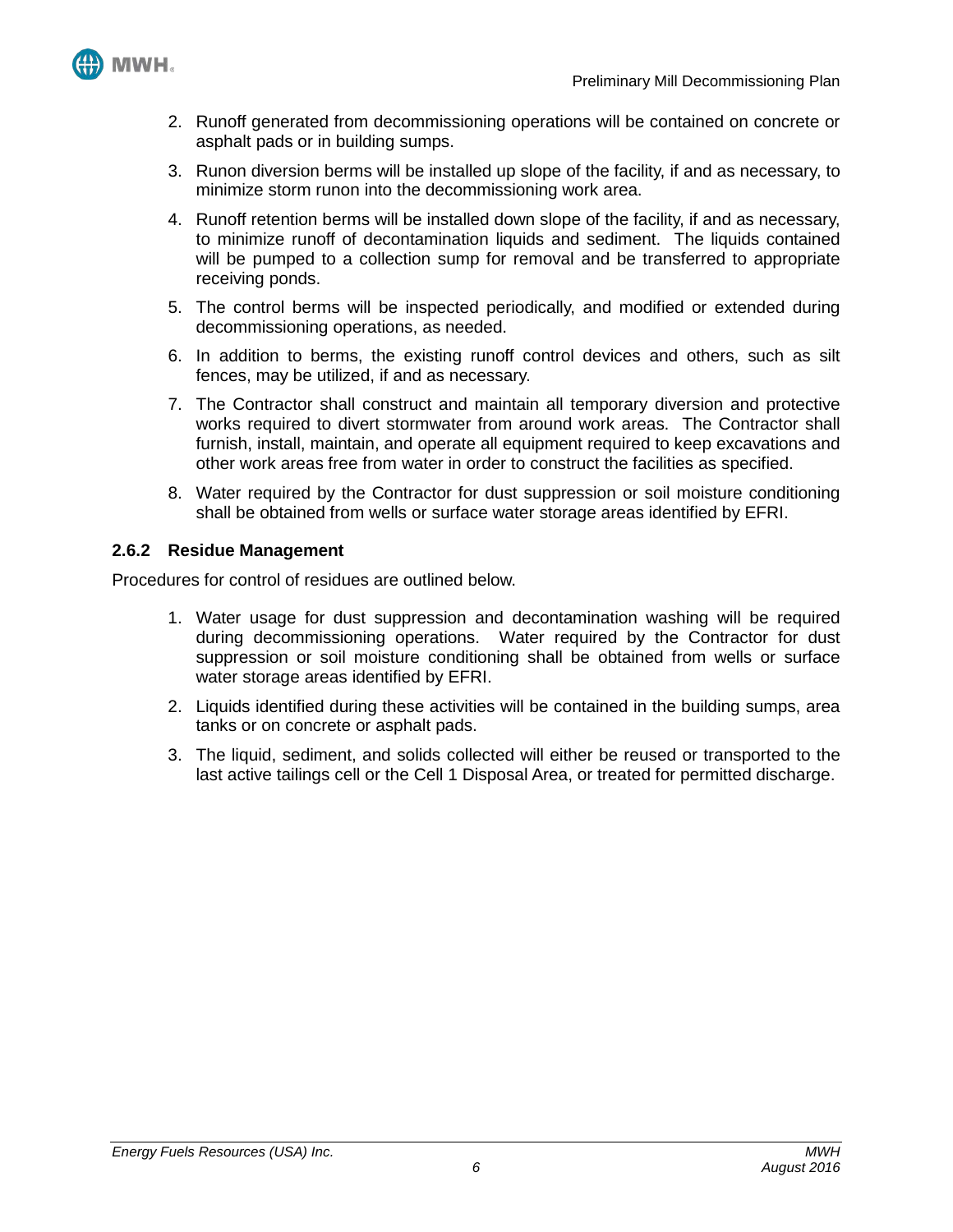

#### <span id="page-9-0"></span>**2.6.3 Contamination Control**

Every effort will be made to prevent or minimize the spread of contamination during the decommissioning operations. Procedures for control of contaminants are outlined below.

- 1. Personnel, vehicles, and testing equipment shall be surveyed for contamination prior to leaving the restricted area of the facility.
- 2. All workers involved in decommissioning operations shall be surveyed for contamination at the exit screening station and will shower if necessary prior to leaving the facility. As far as practical, the specific limits will be stated in each section of this Plan, as determined during the area evaluation.
- 3. Work area access will be restricted to only authorized personnel during demolition operations. Access will be restricted during active operations and at the disposal cell. Signs and /or barrier tape will be used to post areas where access is restricted.

#### <span id="page-9-1"></span>**2.6.4 Dust Control**

Dust generation will be minimized during all preparation, salvage and demolition activities. Procedures for control of dust are outlined below.

- 1. During demolition and removal operations, the equipment and structure surfaces will be sprayed with water to prevent dust generation.
- 2. A chemical fixant may be applied to surfaces prone to dust generation.
- 3. The use of HEPA vacuuming equipment may be utilized.
- 4. Equipment shall be used in an efficient manner to avoid dust generation.
- 5. Haul roads, loading, off-loading, material evaluation and disposal areas will be sprayed with water periodically to control dust generation.
- 6. Water required by the Contractor for dust suppression or soil moisture conditioning shall be obtained from wells or surface water storage areas identified by EFRI.

#### <span id="page-9-2"></span>**2.6.5 Historical and Archaeological Considerations**

The Contractor shall immediately notify EFRI if materials are discovered or uncovered that are of potential historical or archeological significance. EFRI may stop work in a specific area until the materials can be evaluated for historical, cultural, or archeological significance. All materials determined to be of significances shall be protected as determined by appropriate regulatory agencies, including removal or adjustment of work areas.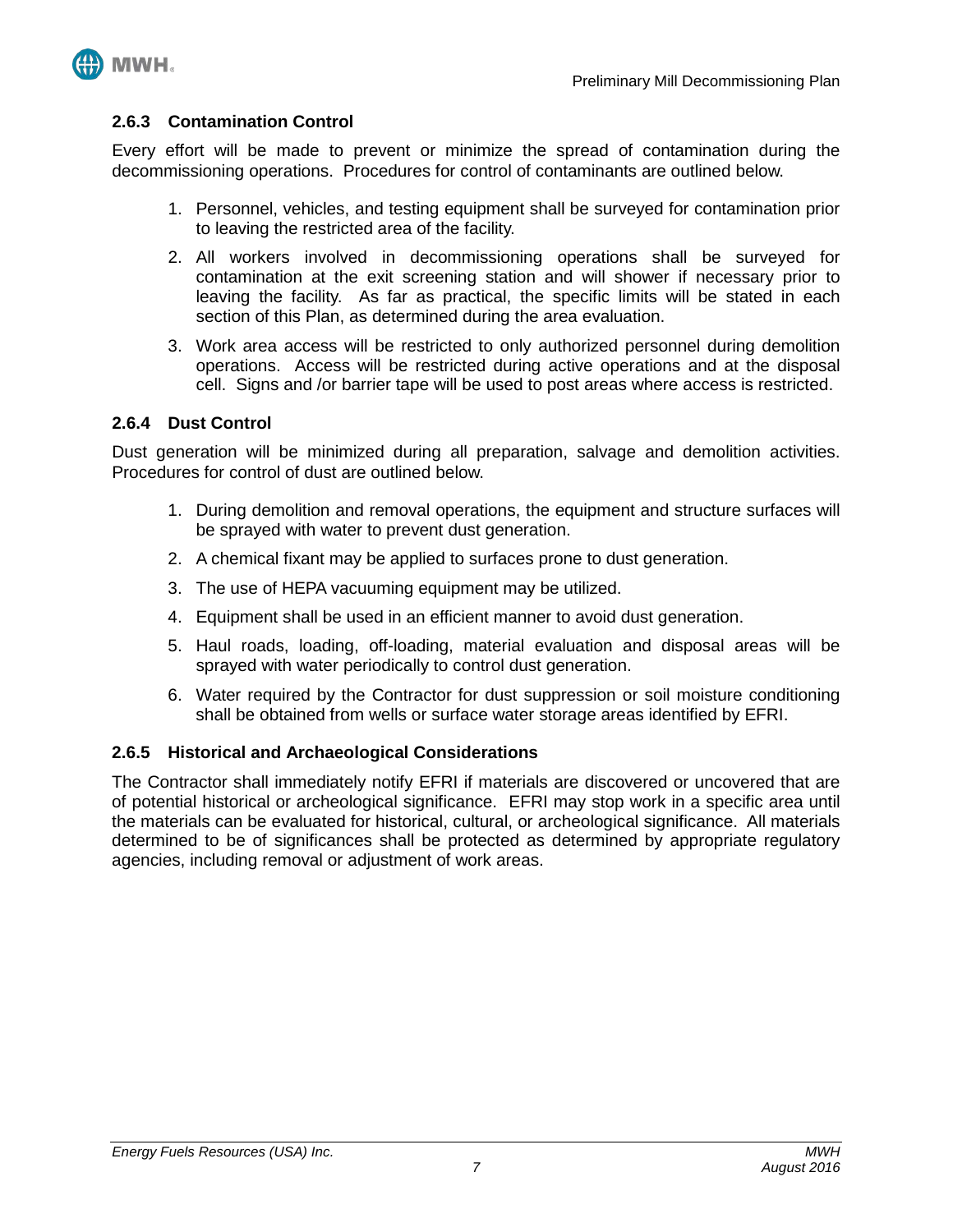

## <span id="page-10-0"></span>**3.0 SITE REQUIREMENTS AND PROCEDURES**

#### <span id="page-10-1"></span>**3.1 General**

This section outlines the site-specific requirements and procedures to be used during decommissioning.

#### <span id="page-10-2"></span>**3.2 Site Location**

The EFRI Mill site is located six miles south of Blanding, Utah on U.S. Highway 191 on a parcel of land encompassing all or part of Sections 21, 22, 27, 28, 29, 32, and 33 of T37S, R22E, and Sections 4, 5, 6, 8, 9, and 16 of T38S, R22E, Salt Lake Base and Meridian. The location description is provided in more detail in Section 3.1 of the Reclamation Plan, Revision 5.1. The site encompasses approximately 5,415 acres. The EFRI facilities are primarily located within the approximately 686-acre restricted area.

#### <span id="page-10-3"></span>**3.3 Climate and Soil Conditions**

The climate in the vicinity of the Mill can be considered as semi-arid. Average annual precipitation is 13.32 inches. Average annual evaporation is approximately 68 inches for Class A Pan data (EFRI, 2016)

The Mill is located within the Blanding Basin of the Colorado Plateau physiographic province. The site is underlain by unconsolidated alluvium and indurated sedimentary rocks consisting primarily of sandstone and shale. The alluvial materials consist mostly of aeolian silts and fingrained aeolian sands with thicknesses ranging from a few feet up to 30 feet. The alluvium is underlain by Mancos Shale (thickness of less than 5 feet), Dakota Sandstone (thickness of approximately 60 feet) and the Burro Canyon Formation (sandstone with thickness of approximately 100 feet).

#### <span id="page-10-4"></span>**3.4 Site Layout and Facilities**

A general layout of the Mill area is shown in Figure 2.

#### <span id="page-10-5"></span>**3.4.1 Operation History**

The Mill was developed in the 1970s by Energy Fuels Nuclear, Inc. (EFN) and started operations on May 6, 1980. The Mill processed conventional ores for approximately two and one-half years before ceasing operations in February 1983. Union Carbide Corporation's (UCC) Metals Division obtained a majority ownership interest in 1984. UCC's Metals Division later became Umetco Minerals Corporation (Umetco), a wholly owned subsidiary of UCC. Umetco became the Mill operator starting in 1984. The Mill did not operate in 1984. The Mill processed conventional ores for part of each year from October 1985 through December 1987 and from July 1988 through November 1990. Mill operations ceased again from 1991 through 1994. EFN reacquired sole ownership on May 26, 1994 and processed conventional ores from August 1995 through January 1996. EFN processed alternate feed material (calcium fluoride) from May 1996 through September 1996. Denison (then named International Uranium (USA) Corporation) and its affiliates acquired the Mill in May 1997 and processed alternate feed from various sources from 1997 through early 1999, and processed conventional ore from the middle of 1999 through early 2000. Denison processed alternate feed materials from government cleanup projects in 2002 and 2003, and processed other alternate feed materials in 2007. Denison processed uranium and vanadium ores from April 2008 through May 2009. Mill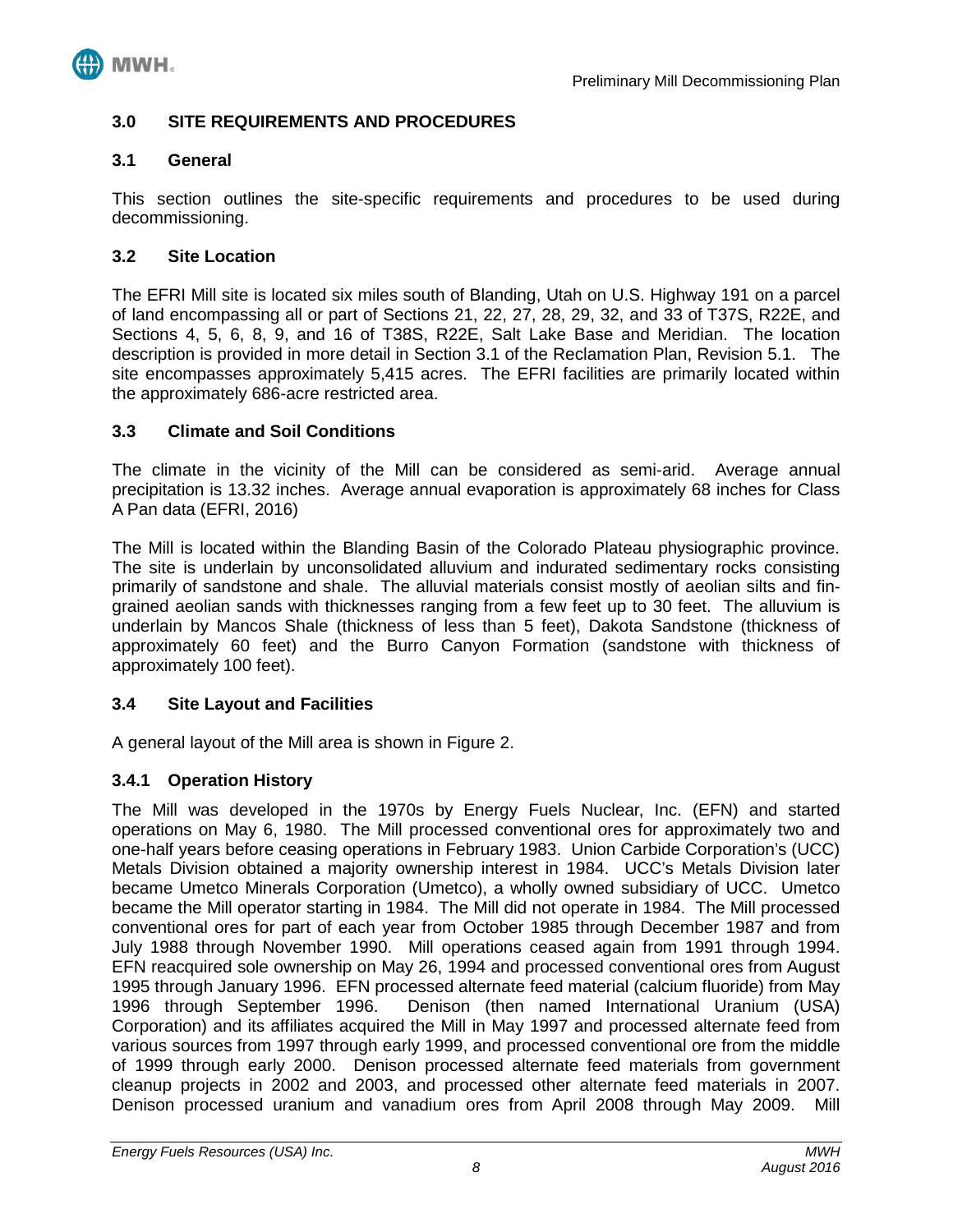

operations for conventional ore processing were suspended in May 2009 and resumed in March 2010. Conventional ore processing was again suspended in July 2011, resumed in November 2011 through March 2012, and suspended in April 2012. Denison became EFRI after July 25, 2012. Conventional ore processing resumed in August 2012 through June 2013, was suspended in July 2013, resumed in May 2014 through August 2014, and was suspended again in September 2014. Alternate feed materials were still processed during the time periods of suspended conventional ore processing operations.

From the early 1990s through today, the Mill has processed alternate feed materials when the Mill is not processing conventional ores. An alternate feed circuit was added to the Mill in June 2009 to allow for processing alternate feed materials at the same time as conventional ores.

# <span id="page-11-0"></span>**3.4.2 Access and Security**

The access and security at the Mill site during decommissioning will follow the most current revision of the Mill's Security Program. Access control will be maintained at the Restricted Area boundary to ensure employees and equipment are released from the site in accordance with the current License conditions. The Restricted Area is enclosed by a combination of barbed wire and chain link fencing. The access gates are padlocked and controlled by EFRI personnel. EFRI personnel are on-site 24-hours a day, regardless if the mill is in operation. Contractors must have required training before entering the restricted area.

# <span id="page-11-1"></span>**3.4.3 Utilities**

Utilities on site will be maintained by EFRI outside of work areas (areas to be decommissioned or reclaimed). Utilities inside work areas will be provided and maintained by the Contractor.

# <span id="page-11-2"></span>**3.4.4 Sanitation Facilities**

Sanitation facilities will be provided and maintained by the Contractor inside work areas.

#### <span id="page-11-3"></span>**3.4.5 Fire Protection**

Fire protection will be provided by fire water supply facilities on-site, which include: 1) a 400,000 gallon Storage Tank, of which 250,000 gallons are reserved for fire emergencies; and 2) a centrifugal diesel driven pump rated at 2,000 gpm at 100 psi. This pump starts automatically when the pressure in the fire main drops below 100 psi. These fire protection facilities will decommissioned at the end of the decommissioning schedule. In addition, a fire watchman and fire extinguisher will be required during demolition-related cutting with a torch or welding operations.

#### <span id="page-11-4"></span>**3.5 Personnel Protection Requirements**

The protection requirements and procedures to be followed have been developed to assure that occupational exposures are maintained within the regulatory requirements and As Low as Reasonably Achievable (ALARA).

- 1. The standard personnel protection equipment includes full-face respiratory unit (includes eye protection), hard hat, coveralls, rubber boots or shoe covers, and work gloves.
- 2. Alternative personnel protection requirements (either more or less) may be specified by the area evaluation. If such is the case, each worker will receive a checklist identifying the specific personnel protection equipment required.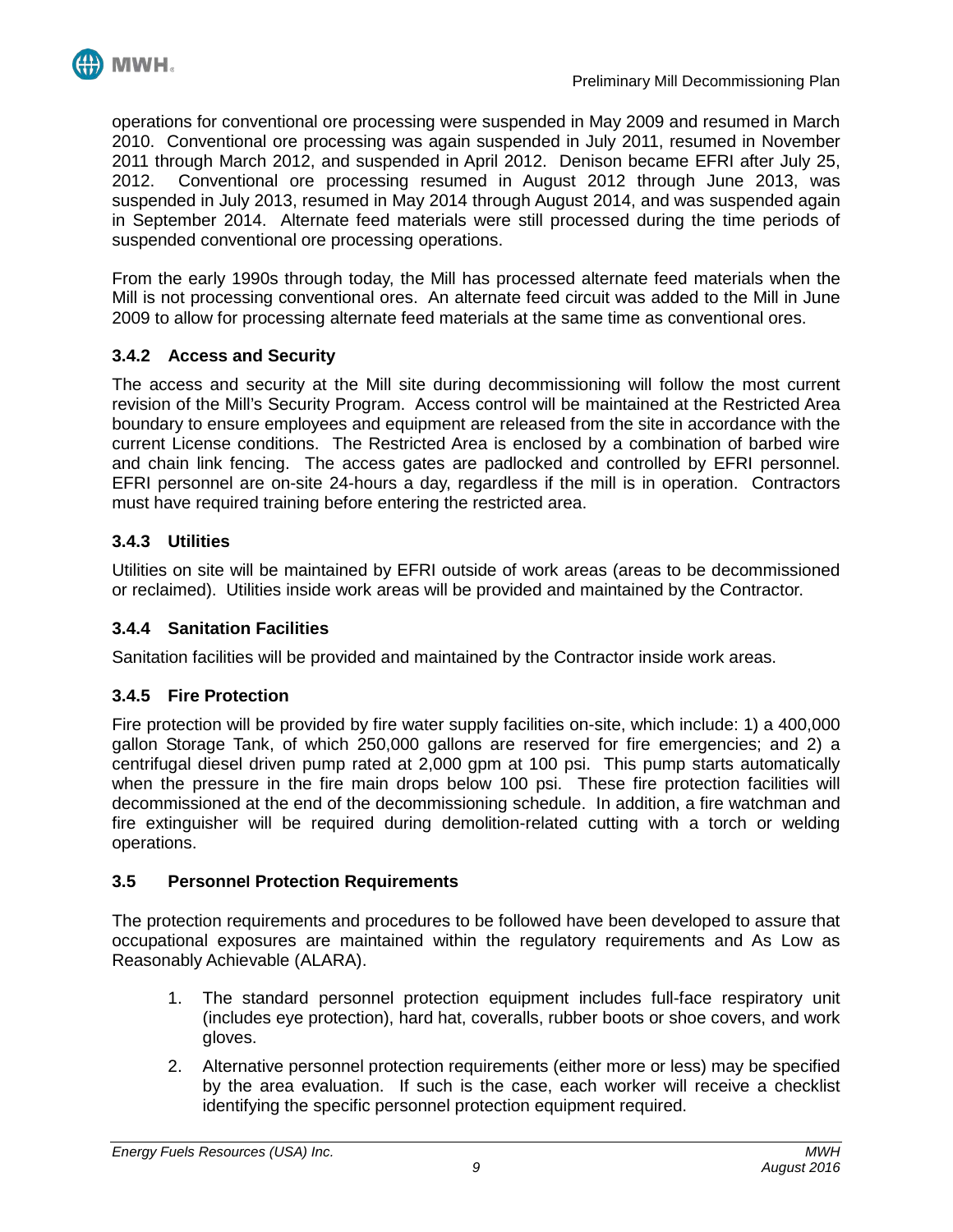

- 3. Long sleeved coveralls and work gloves will be laundered onsite. New clothing and gloves will be issued to replace damaged and non-repairable items.
- 4. In accordance with the existing tobacco policy at the mill facility, tobacco use is not allowed. Eating or drinking anything, including chewing gum, is only allowed in designated areas.

## <span id="page-12-0"></span>**3.6 Occupational Monitoring Requirements**

Programs currently in place for monitoring of exposures to employees will remain in effect throughout the time period during which mill decommissioning and clean up of windblown contamination are conducted. This will include personal monitoring and the ongoing bioassay program. In general, no changes to the existing programs are expected and reclamation and decommissioning activities are not expected to increase exposure potential beyond the current levels. The current requirements to monitor potential personnel exposure to radionuclides are specified in the EFRI Radiation Protection Manual for Reclamation Activities (EFRI, 2015b).

#### <span id="page-12-1"></span>**3.7 Operational Issues**

The Plan presumes that virtually all structures on the site can be demolished using heavy equipment as described below. As a result, little or no manual labor is anticipated. This approach should accelerate the demolition process, as well as reduce occupational exposures.

The following describes the typical work routine to be followed during demolition.

- 1. The demolition crew supervisor shall review the Plan requirements and confer with the Reclamation Project Manager for changes made to the Plan. The crew supervisor will inform the work crew of the requirements and any changes to the Plan. The RSO will assist when requested.
- 2. A staging area will be established near the work area and used as a personnel screening, PPE changing and storage area.
- 3. Personnel involved in the demolition will don the required PPE and required monitoring equipment.
- 4. Demolition personnel will be surveyed for contamination, decontaminated if over the specific limits and resurveyed prior to leaving the Restricted Area.
- 5. All personnel performing demolition work shall be scanned for contamination and may shower before release from the Restricted Area.
- 6. PPE equipment will be inspected, decontaminated, and maintained in good working order and replaced when damaged.
- 7. Personnel involved in demolition operations must report problems encountered or changes that need to be made to the Plan to the Reclamation Project Manager. Problems encountered and changes made will be documented in daily progress reports.

# <span id="page-12-2"></span>**3.8 Training**

Formal worker training will be required for all decommissioning activities and will be appropriate for the activity to be performed. The training will be given by the RSO or designee, and will include the following information.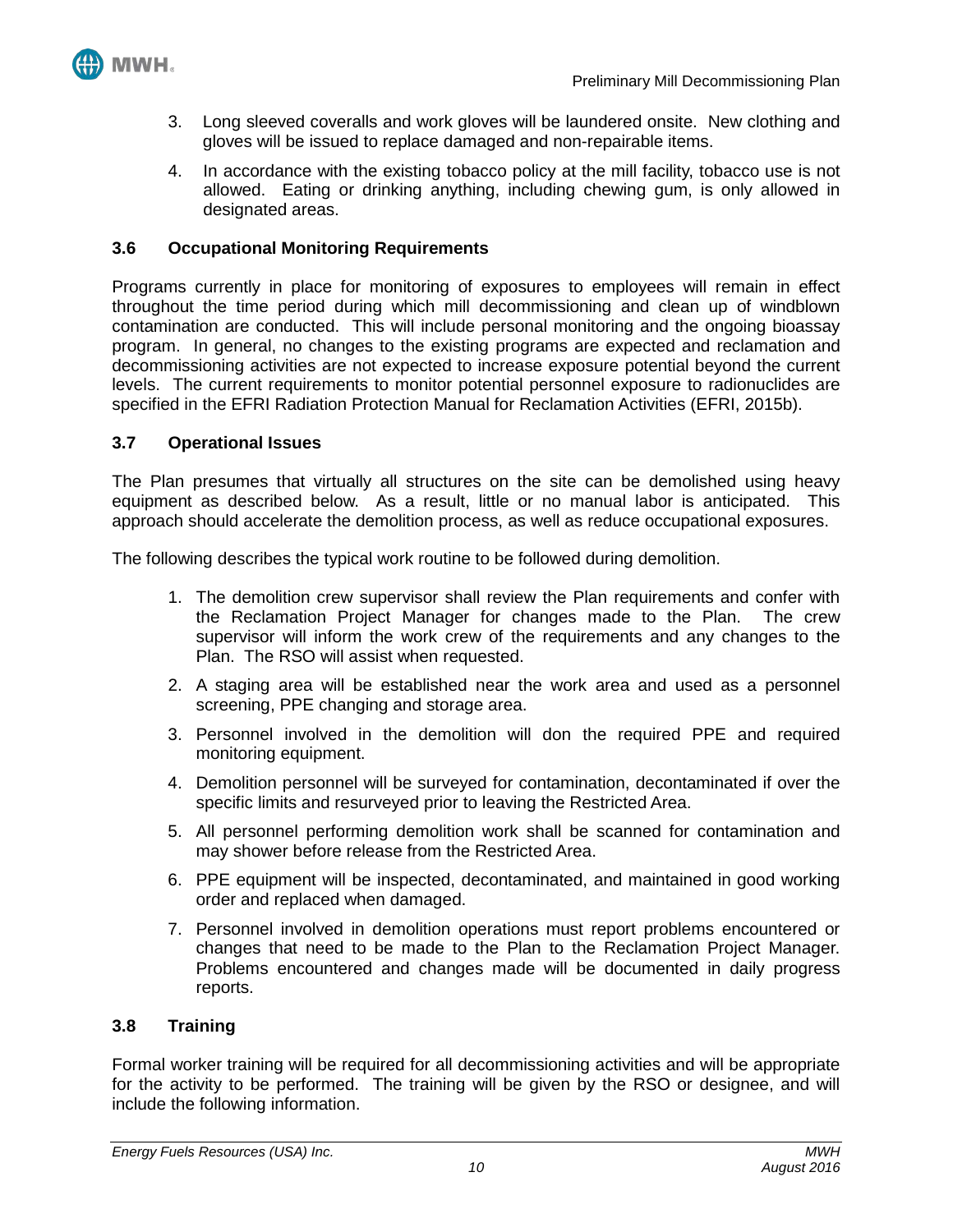

- 1. Goals, strategies and specific tasks encompassed by this Plan.
- 2. Radiation protection training will be conducted for all contractor employees as specified in the most current revision of the EFRI Radiation Safety Training Program. The general training will include radiological safety procedures, ALARA philosophy and emergency procedures. The personnel will receive instruction pertaining to the risks of radiation exposure, monitoring procedures and personal protective equipment.
- 3. MSHA training will be required for all contractor employees. This training will be site and job specific, and will include information on industrial safety, building safety, chemical hazards, fire safety, emergency procedures, protective equipment, and an overview of planned activities.
- 4. Training will be documented as required by MSHA, and the appropriate procedures in the most current revision of the EFRI Radiation Safety Training Program (.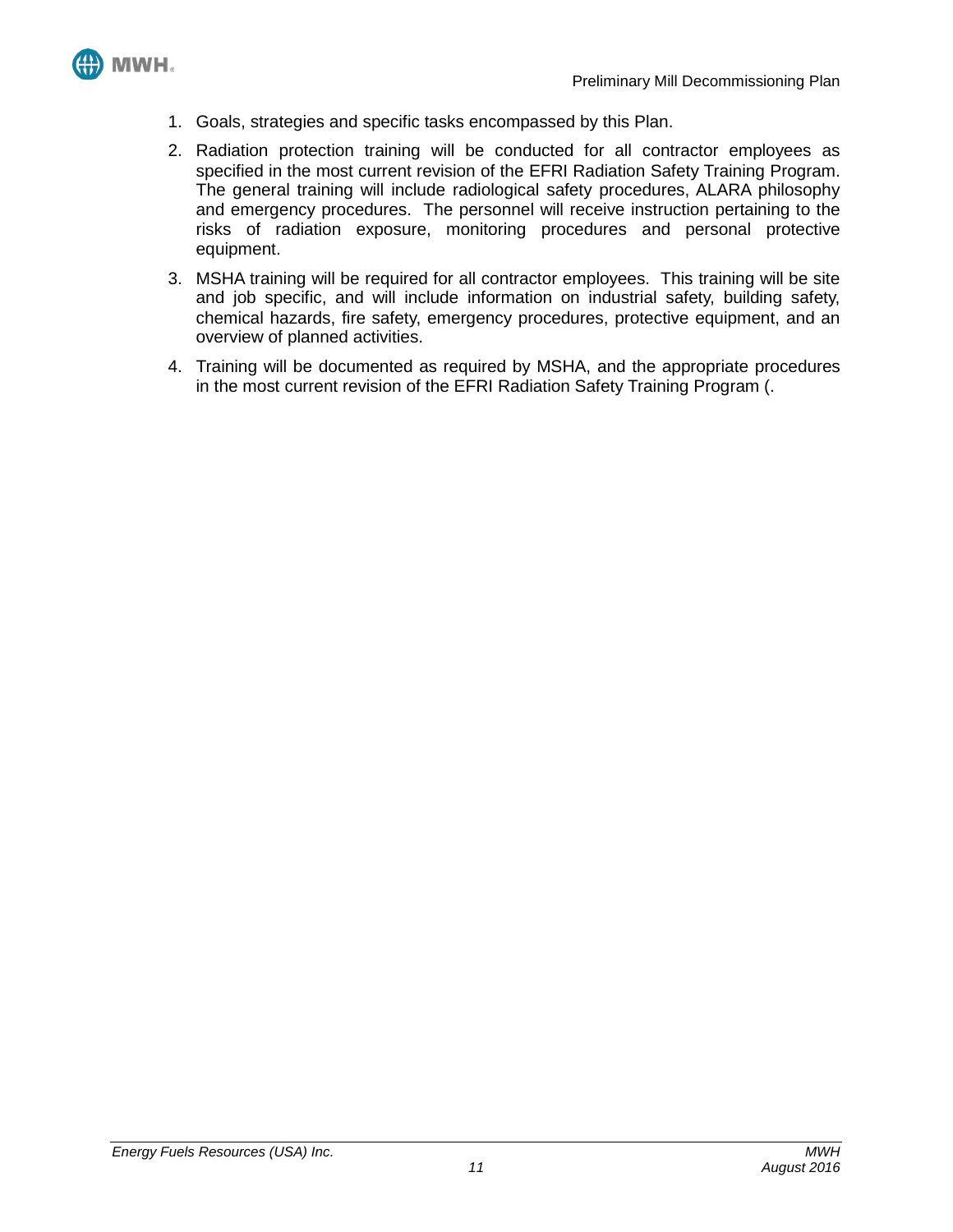

## <span id="page-14-0"></span>**4.0 EQUIPMENT SALVAGE**

## <span id="page-14-1"></span>**4.1 General**

Equipment and structural materials (if of sufficient value for salvage) may be removed from the facility, decontaminated and surveyed for release from the site for unrestricted use. All salvageable equipment will be decontaminated and surveyed for release as outlined in the Radiation Protection Manual for Reclamation Activities (EFRI, 2015c). Equipment and structural materials that are not of sufficient value or salvage or cannot be feasibly decontaminated will be placed in the in the last active tailings cell or the Cell 1 Disposal Area.

## <span id="page-14-2"></span>**4.2 Decontamination**

Decontamination procedures for items to be released for unrestricted use will be developed during reclamation and will be based on the type of equipment and the construction of the equipment (i.e. what the item is constructed of such as metal, glass, plastic etc.). Current Mill procedures will be the basis for the decontamination procedures used at the time of reclamation. If decontamination to the unrestricted release criteria specified in the RPM Section 2.6 is not attainable, the item will be disposed of on site.

Decontamination of potentially salvageable equipment will be conducted based on the nature of contamination, the surfaces to be decontaminated, and worker health and safety. Decontamination methods may include low-pressure washing, followed by surveying of washed surfaces. If contamination remains, decontamination methods may include scraping, steam cleaning, sand blasting, or grinding. Surveying of cleaned surfaces will be conducted on dried surfaces, with release based on criteria specified in the EFRI Radiation Protection Manual for Reclamation Activities (EFRI, 2015c). Equipment and structural materials shall not be release from the site without approval by the RSO.

#### <span id="page-14-3"></span>**4.3 Decontamination Procedures**

Efforts will be made to minimize the spread of contamination on salvageable equipment. Decontamination liquids or chemicals may be used to aid in equipment contamination removal. General procedures for decontamination are listed below.

- 1. Wet down areas and equipment surfaces with water spray followed by water washing. Steam cleaning may be required to augment washing.
- 2. Wash equipment and structures and remove loose residue.
- 3. Wash insides of equipment and dispose of residues.
- 4. Collect liquids generated during decontamination activities for disposal.

Material and equipment slated for disposal will be transported to the last active tailings cell or the Cell 1 Disposal Area. Salvageable items meeting unrestricted release criteria will be transported to a designated clean area for storage. Salvageable items meeting restricted release criteria will be transported to a designated restricted release are for storage.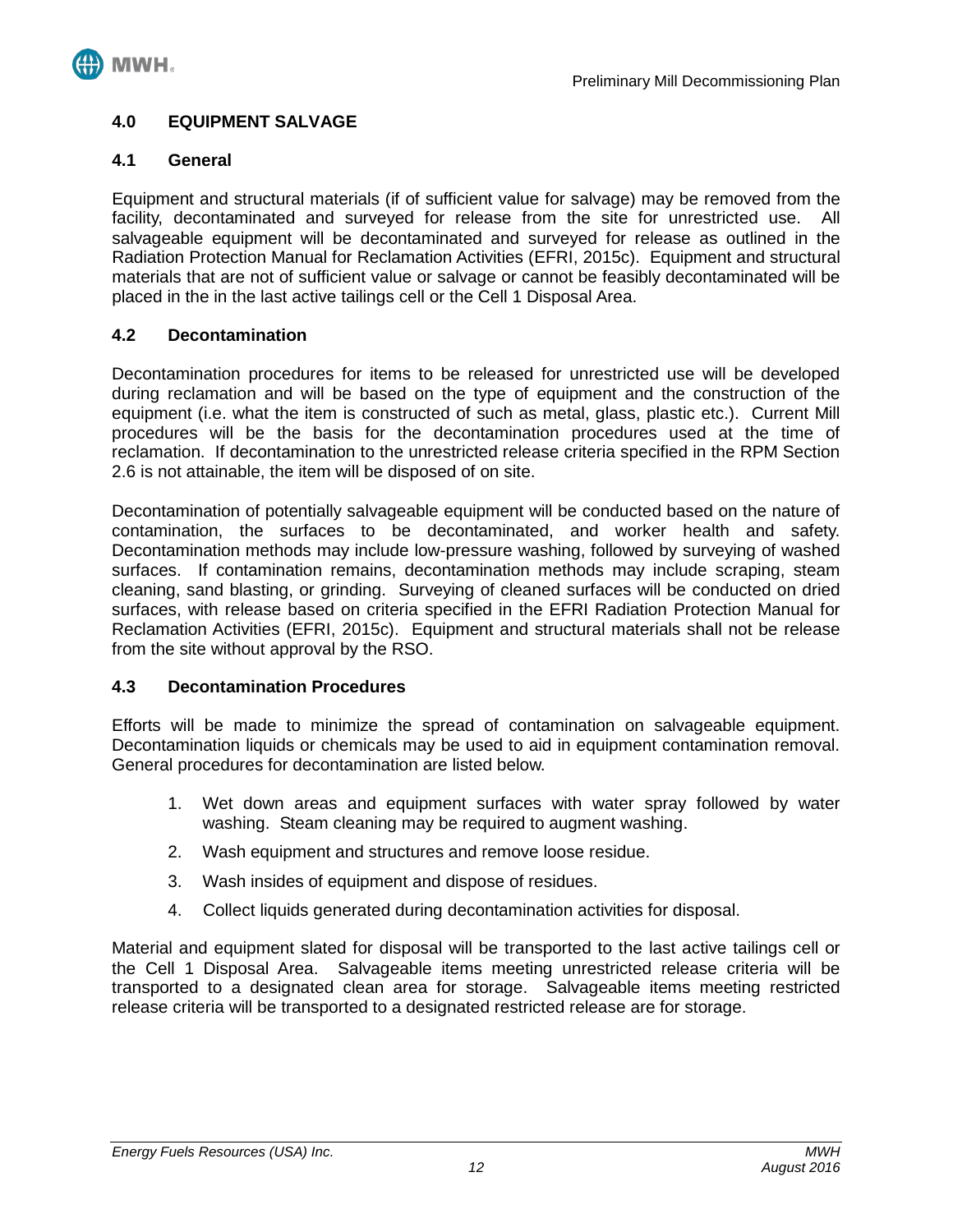

## <span id="page-15-0"></span>**4.4 Decontamination Areas**

A decontamination area will be established so that equipment to be offered for salvage may be decontaminated, as necessary. This area is planned to be an existing concrete pad with a water collection area or sump.

A laydown area will be established outside of the facility Restricted Area so that decontaminated, salvageable equipment that has been surveyed and approved for unrestricted release can be stored prior to release from EFRI custody. A separate laydown area will be established within the restricted area for equipment decontaminated for restricted release, if any.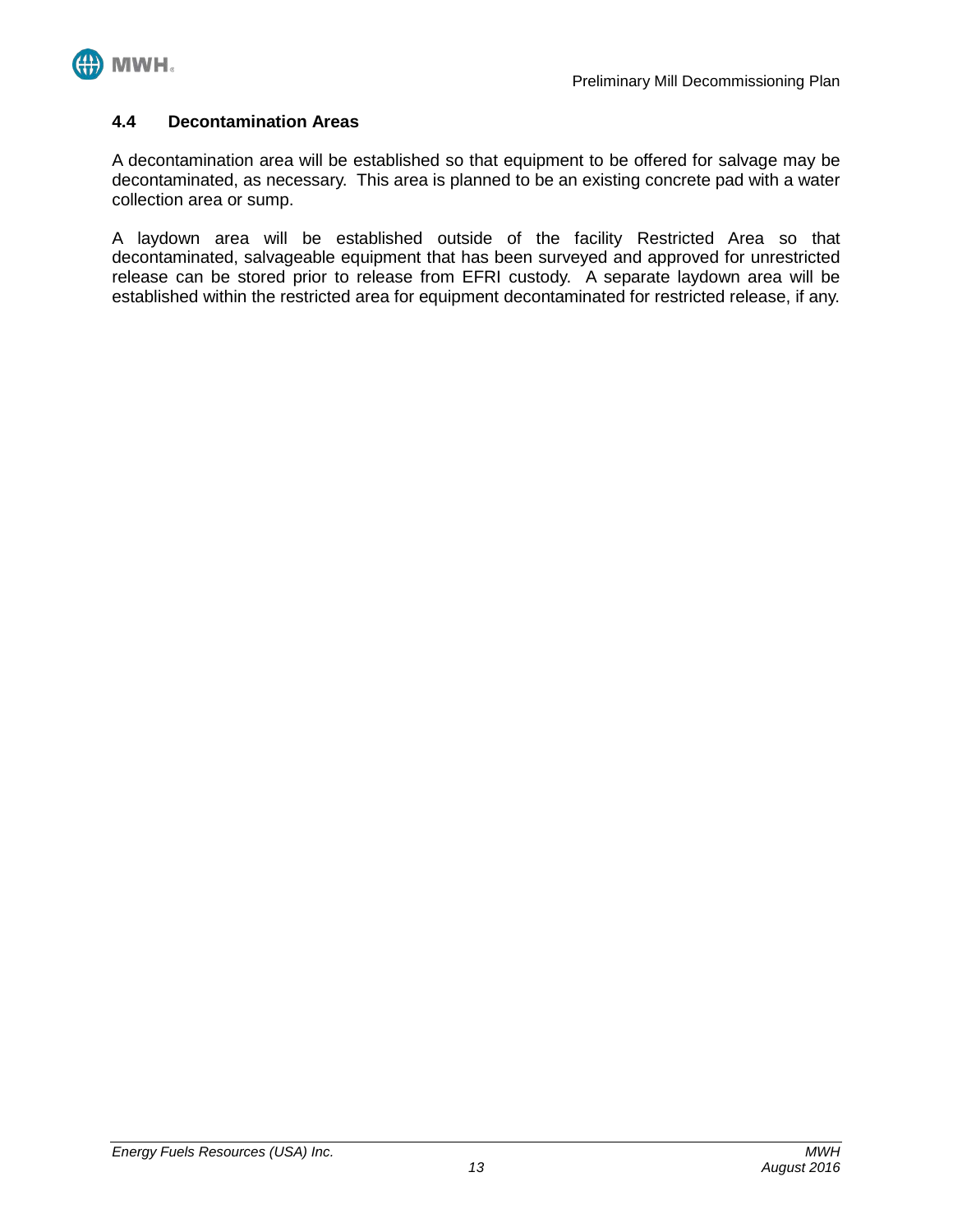

## <span id="page-16-0"></span>**5.0 PRE-DEMOLITION ACTIVITIES**

## <span id="page-16-1"></span>**5.1 General**

This section describes the preparation of the site areas for reclamation and decommissioning. This work will be conducted according to applicable sections of the EFRI Radiation Protection Manual for Reclamation Activities (EFRI, 2015c). The Contractor shall conduct these activities using written procedures that have been approved by EFRI.

## <span id="page-16-2"></span>**5.2 Area Evaluation Process**

For each structure in the process area, a pre-demolition survey and inventory will be conducted. This work (area evaluation process) will include the items listed below.

- 1. Review health protection requirements (if different from the standard).
- 2. Review monitoring requirements (if different from the standard).
- 3. Review utilities to confirm that electrical power lines, high pressure pipelines and other potential hazards to demolition are identified.
- 4. Perform radiation surveys to identify areas of above-background exposure to ionizing radiation. EFRI's historical survey data may be used for this purpose.
- 5. Sample air to identify the need for respiratory protection from dust, gases, and airborne radioactivity. This would include radon daughter surveys to identify potential areas of exposure to radon-222 gas.
- 6. Survey hazardous materials to identify and quantify potentially hazardous materials such as strong acids or bases, oxidizing agents, corrosive materials, flammable materials or pressurized gases.
- 7. Review asbestos inspection reports (see Section 5.3.4) to determine the presence of asbestos-containing materials and procedures for handling and disposal.
- 8. Survey residual liquid to identify residual liquids in tanks, vessels, pipelines, and other storage areas that would require liquid management for treatment and disposal.
- 9. Conduct structural engineering surveys to assess the physical condition of the structure and its supporting members.
- 10. Identify equipment that will be reused, salvaged, or disposed.
- 11. Determine what structural members or equipment needs to be cut into manageable sections for transport.
- 12. Decide if supplemental runoff control berms need to be constructed or modified.
- 13. Obtain area and equipment contamination measurements.
- 14. Mark salvageable equipment, if necessary.
- 15. Plan haulage routes.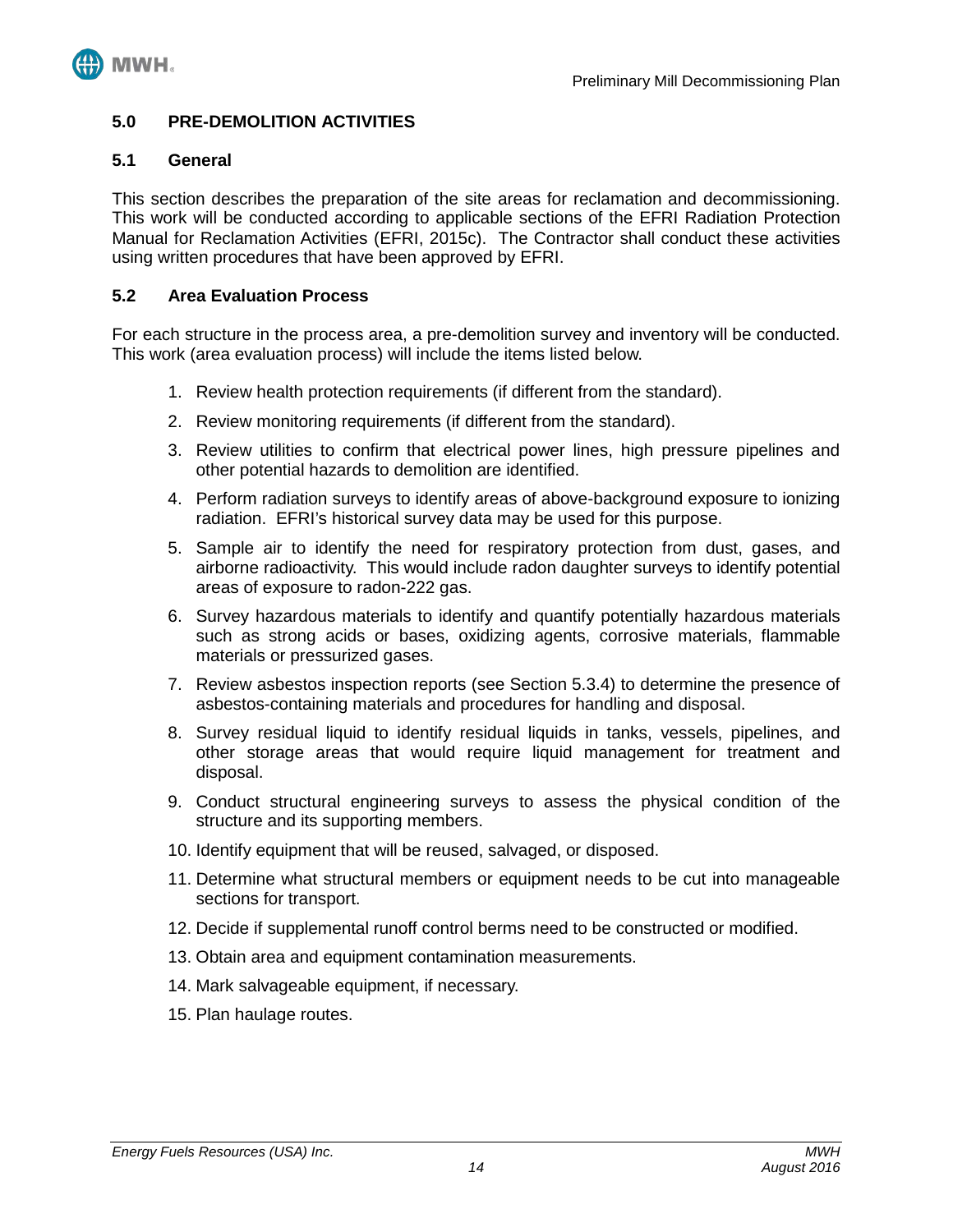

#### <span id="page-17-0"></span>**5.3 General Preparation Work**

#### <span id="page-17-1"></span>**5.3.1 Circuit Cleanup**

Circuits will be flushed and resultant fluids and solids will be pumped to the appropriate receiving pond. All products will be removed from product storage buildings, prior to demolition of those buildings. Reagents used in the processing will be removed from the site or disposed of as described below.

**Process inorganic compounds.** Acids, bases or other inorganics that have become contaminated with radioactive materials will be pH-adjusted or otherwise neutralized, if and as necessary, and will be disposed of in the last active tailings cell or the Cell 1 Disposal Area. Inorganics that are unaffected by the process (because they were unused) will be sold or returned to the original vendor, if possible. Otherwise, the pH will be adjusted or otherwise neutralized, if and as necessary, and disposed of in the last active tailings cell or the Cell 1 Disposal Area.

**Process organic compounds.** Organics used in processing will be stripped with sulfuric acid or other reagents to remove radionuclides and metals and disposed as appropriate. Uncontaminated organics will be returned to the original vendor or sold, if possible.

#### <span id="page-17-2"></span>**5.3.2 Laboratory Reagents**

Laboratory reagents will be returned to the original vendor, sold, donated to appropriate users or neutralized and placed in the appropriate disposal location.

## <span id="page-17-3"></span>**5.3.3 Oils and Lubricants**

New oils will be returned to the original vendor, sold to another party, or disposed as necessary. Used oils will be disposed of in the last active tailings cell.

#### <span id="page-17-4"></span>**5.3.4 Asbestos**

A facility-wide inspection to determine the presence of asbestos in building materials in the milling facility was conducted for EFRI in 2012. A detailed asbestos survey was conducted, as necessary, on a building-by-building basis to confirm identification of building materials and outline methods of asbestos containment, handling, and disposal. Inspection reports were prepared after the facility-wide inspection and submitted to the DWMRC as attachments to EFRI (2012a) and EFRI (2015b). Asbestos-containing materials will be removed according to pertinent asbestos regulations and procedures presented in the inspection reports and will be placed in the last active tailings cell or the Cell 1 Disposal Area.

#### <span id="page-17-5"></span>**5.4 Process Area Preparation**

Work in the process area includes the water management tasks outlined below.

- 1. Removal and/or evaporation of water in existing ponds.
- 2. Diversion of clean area stormwater runoff from work areas (where facilities demolition and material excavation will take place).
- 3. Collection of stormwater runoff from within the work areas to be used for disposed material compaction or dust suppression and/or retained in a temporary evaporation pond.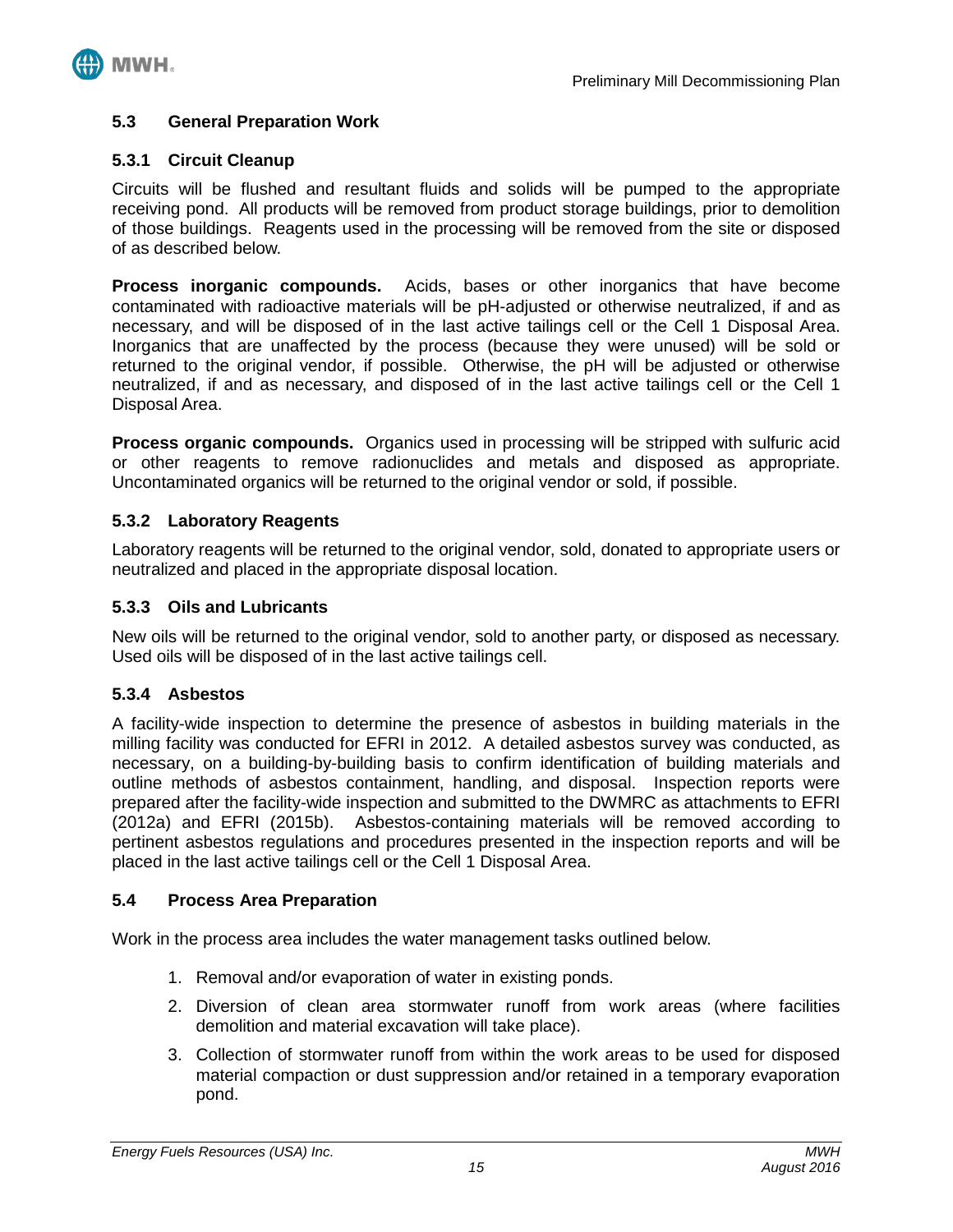

## <span id="page-18-0"></span>**5.5 Staging and Storage Areas**

Areas on site used for equipment or material staging or temporary storage will be in approved areas of the site. These areas will be prepared in a manner consistent with EFRI plans for stormwater management. These areas will be prepared in conjunction with facilities demolition and site reclamation work.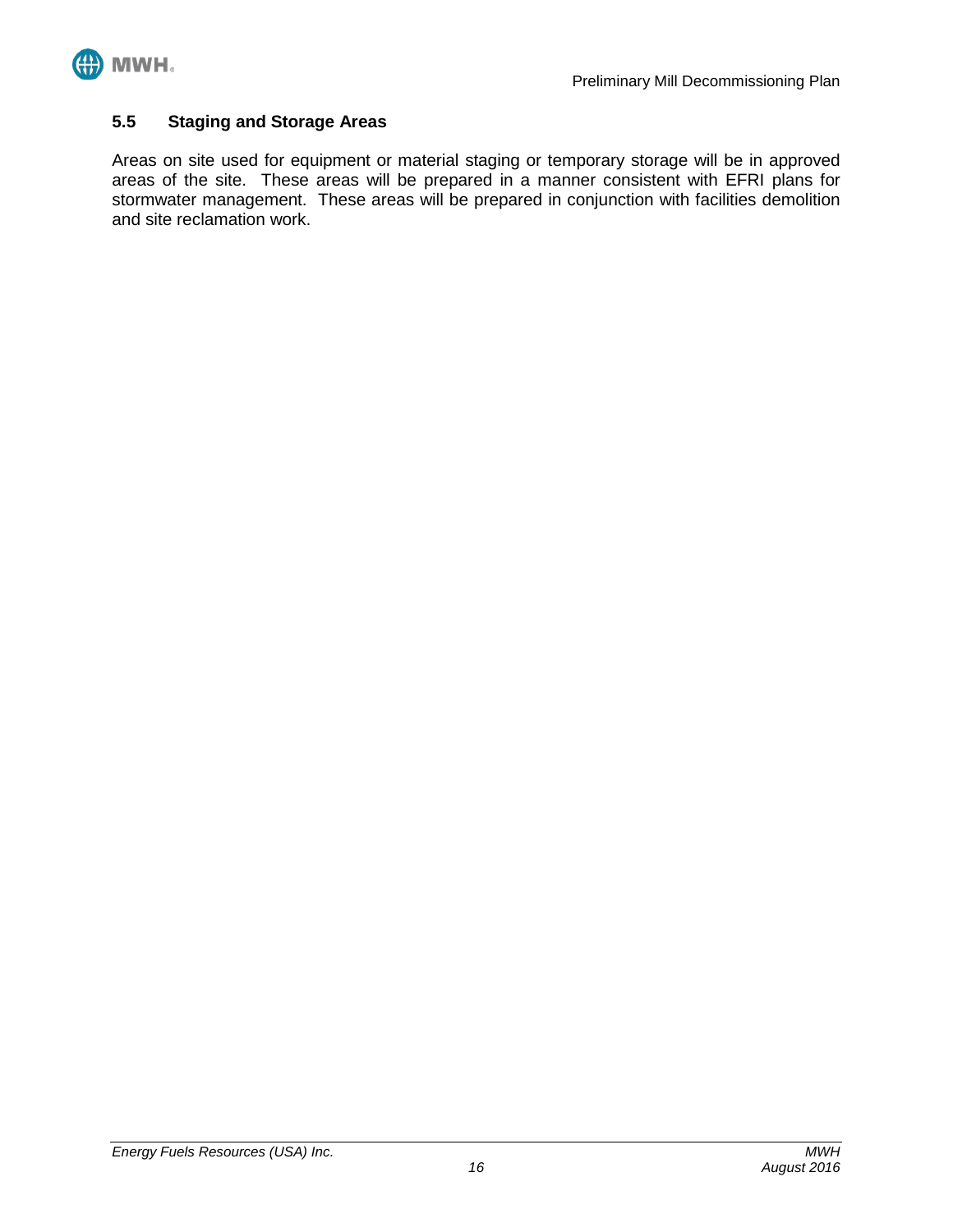

## <span id="page-19-0"></span>**6.0 PROCESS AREA DEMOLITION**

## <span id="page-19-1"></span>**6.1 General Description**

This section outlines the demolition of facilities and structures in the process area. The major structures are shown on Figure 2 and are outlined in this section.

## <span id="page-19-2"></span>**6.2 Mill Area**

The uranium and vanadium processing areas of the Mill, including all equipment, structures and support facilities, will be decommissioned and disposed of in tailings or buried on site as appropriate. All equipment, including tankage and piping, agitation equipment, process control instrumentation and switchgear, and contaminated structures will be cut up, removed and buried in tailings prior to final cover placement. Concrete structures and foundations will be broken up and removed. Concrete foundations may be left in place and covered with soil as appropriate.

These decommissioned areas would include, but not be limited to the following:

- Coarse ore bin and associated equipment, conveyors and structures.
- Grind circuit including semi-autogeneous grind (SAG) Mill, screens, pumps and cyclones.
- The three pulp storage tanks to the east of the Mill building, including all tankage, agitation equipment, pumps and piping.
- The seven leach tanks inside the main Mill building, including all agitation equipment, pumps and piping.
- The counter-current decantation (CCD) circuit including all thickeners and equipment, pumps and piping.
- Uranium precipitation circuit, including all thickeners, pumps and piping.
- The two yellow cake dryers and all mechanical and electrical support equipment. including uranium packaging equipment.
- The clarifiers to the west of the Mill building including the preleach thickener (PLT), clarifier and claricone area.
- The boiler and all ancillary equipment and buildings.
- The entire vanadium precipitation, drying and fusion circuit.
- All external tankage not included in the previous list including reagent tanks for the storage of acid, ammonia, kerosene, water, dry chemicals, etc. and the vanadium oxidation circuit.
- The ammonium sulfate pad.
- The uranium and vanadium solvent extraction (SX) circuit including all SX and reagent tankage, mixers and settlers, pumps and piping.
- The SX building.
- The Mill building.
- The Alternate Feed processing circuit.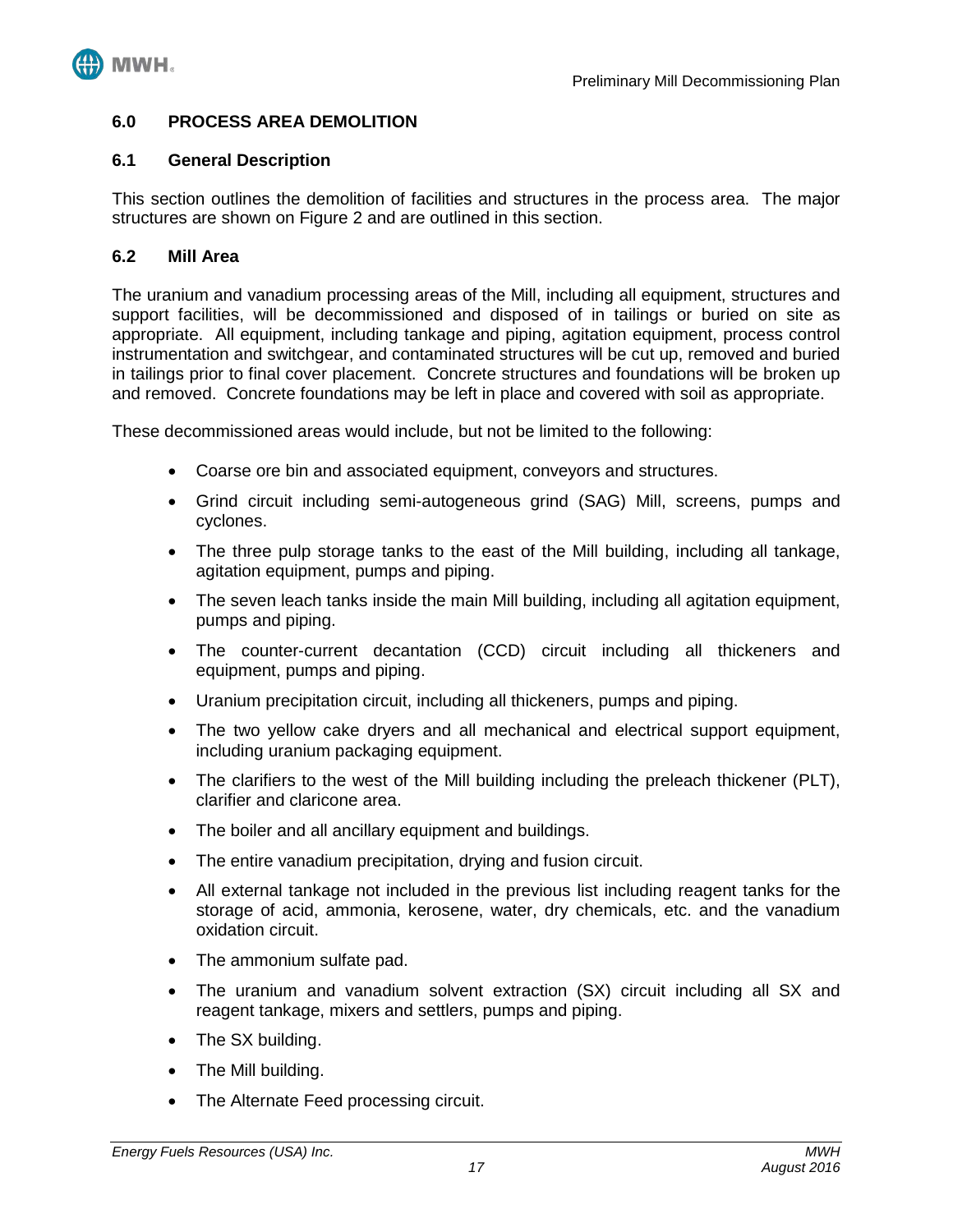

- Decontamination pads.
- The office building.
- The shop and warehouse building.
- The sample plant building.
- The Reagent storage building.

# <span id="page-20-0"></span>**6.3 Demolition Strategy**

As described above, a number of pre-demolition activities will be completed prior to actual demolition of the structures and buildings. This approach assumes that the facility equipment, buildings, and structures will have any product, reagents, residues and other fluids removed. Utilities for individual buildings will be disconnected on a building-by-building basis.

# <span id="page-20-1"></span>**6.3.1 Staging of Decommissioning**

Although different types of decommissioning equipment will be used to demolish each different type of structure or equipment, demolition will proceed according to the general staging process described below while allowing for maximum use of the support areas of the facility such as the office and shop areas. The first stage consists of demolition of above-ground structures such as piping and tanks, then building and enclosed structures. The second stage consists of concrete removal (structure floor slabs, below-ground walls, and footings). The third stage consists of removal of underground utilities (most likely conducted at the same time as concrete removal). The fourth stage is excavation and removal of contaminated soils.

# <span id="page-20-2"></span>**6.3.2 Remote Demolition**

The strategy for demolition is based on current equipment and procedures used for structural demolition and used successfully at uranium mill sites in the western United States. This strategy consists of use of mechanized equipment specially designed for equipped for demolition work, minimizing manual labor. Heavier duty equipment will allow remote-controlled water sprays to be directed as necessary, will require fewer staff, and will lower occupational exposures.

# <span id="page-20-3"></span>**6.3.3 Demolition Equipment**

The anticipated demolition equipment is described below. All heavy equipment to be used for demolition should have an enclosed operator's cabin that is equipped with a HEPA filter and an air conditioning system. This enclosure will reduce potential internal exposures from airborne materials.

**Hydraulic shear.** This is a hydraulically operated attachment on the end of the arm of a trackmounted excavator or crane. This shear will be used to cut piping, I-beams, tanks and other steel into pieces that will fit onto trucks for transport to the last active tailings cell or the Cell 1 Disposal Area.

**Grapple.** This is a hydraulically operated attachment on the end of the arm of the trackmounted excavator or crane. The grapple is either an excavator bucket with a thumb, or a grasping attachment with several "fingers." The grapple will be used to load dismantled pieces of piping, tanks, and concrete onto trucks for transport to the last active tailings cell or the Cell 1 Disposal Area.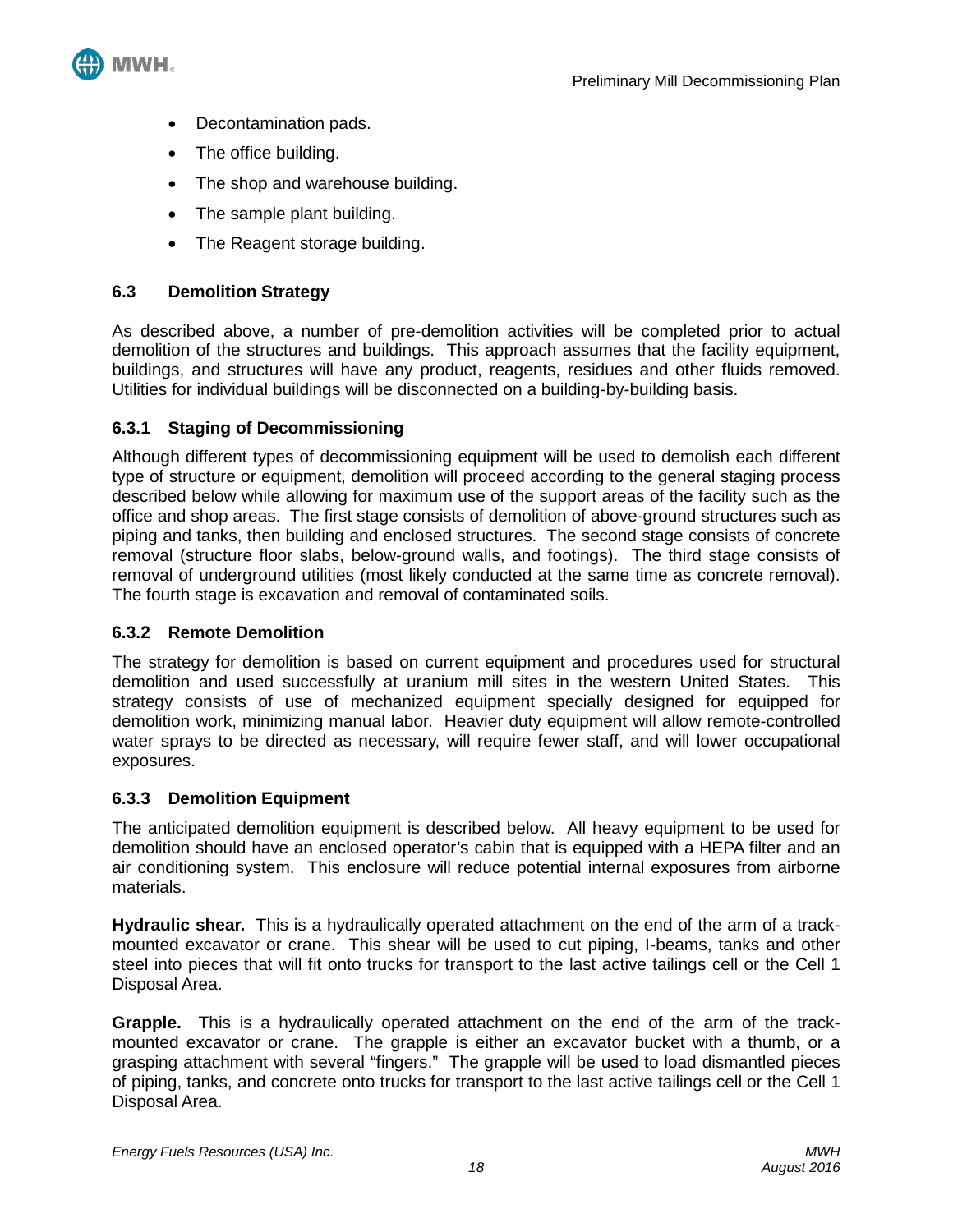

**Hydraulic excavator.** A large hydraulic excavator will be used to load dismantled pieces of piping, tanks, and concrete onto trucks for transport to the last active tailings cell or the Cell 1 Disposal Area. Also, excavator buckets with different widths may be used to excavate solids from tanks or cemented soils from around deeper foundations or pilings.

**Front-end loader.** In areas with smooth ground conditions and free from debris that may damage rubber tires, a front-end loader will be used to load soil, dismantled pieces of piping, tanks, or concrete onto trucks for transport to the last active tailings cell or the Cell 1 Disposal Area.

**Concrete shear.** This is a hydraulically operated attachment on the end of the arm of a trackmounted excavator or crane. The concrete shear is similar to the steel shear, used to break concrete walls, slabs, and other facilities that will fit into the jaws of the shear. The shear breaks the concrete into pieces that can be loaded for transport to the last active tailings cell or the Cell 1 Disposal Area.

**Concrete impactor.** For concrete foundations that are of dimensions that cannot be broken with the concrete shear, a concrete impactor will be used. This is another attachment on the end of the arm of a track-mounted excavator or crane. The impactor use a vibratory tip (similar to a jack-hammer) to break concrete into pieces that can be loaded into trucks for transport to the last active tailings cell or the Cell 1 Disposal Area.

**Trucks.** Dump trucks as large as are practical and available will be used to transport dismantled equipment, concrete, and soils to the last active tailings cell or the Cell 1 Disposal Area with minimal handling. The size of the truck beds will dictate the size of the facility debris to be broken or cut.

**Scraper.** For soils excavated during the later phase of contaminated soil excavation, scrapers may be used in place of trucks and loaders. Push-loading scrapers would most likely be used for soil excavation, transport, and placement.

**Soil ripper.** To expedite contaminated soil excavation, a dozer or grader-mounted soil ripper or ripping bar will be used to break up cemented soil or sedimentary rock to enable scrapers or loaders to load contaminated soils.

**Water truck.** A water truck or similar rubber-tired watering equipment will be routinely used for dust suppression to wet haul roads from the specific demolition site to the area of the last active tailings cell and the Cell 1 Disposal Area.

**Grader.** A road grader or blade will be used to smooth haul roads and other work surfaces on a routine basis. Debris, rock, or wet materials generated by the blade work will be transported to the last active tailings cell or the Cell 1 Disposal Area.

# <span id="page-21-0"></span>**6.4 Utilities Management**

All utilities to the facility will be disconnected prior to starting demolition operations for a given building, structure or area. The specific procedures and precautionary measures for each utility to be followed are listed below.

# <span id="page-21-1"></span>**6.4.1 Liquefied Natural Gas and Propane Systems Disconnect**

1. Shut off main valve at meter.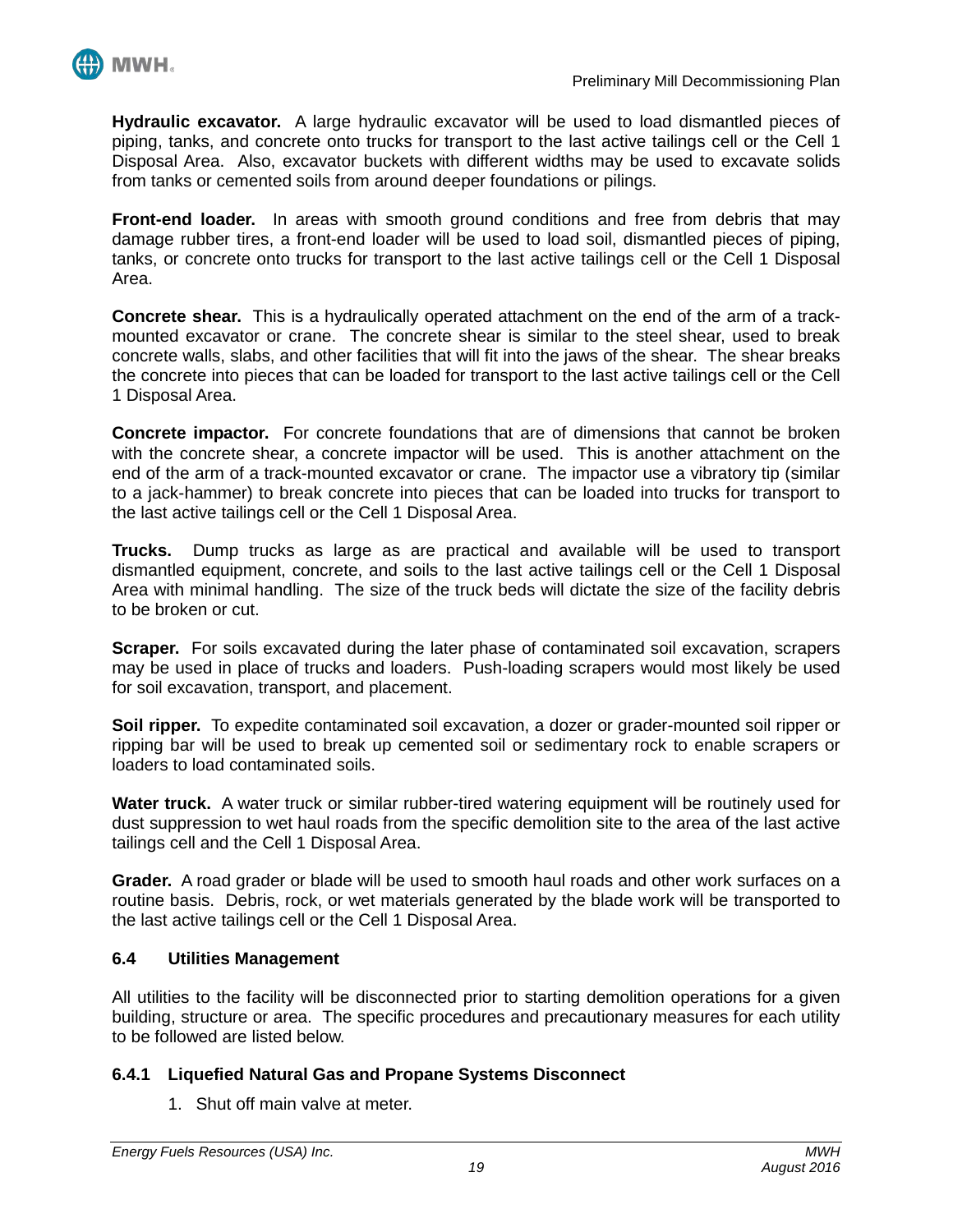

- 2. Light heating equipment to burn off residual fuel.
- 3. Blow out all lines with compressed air.
- 4. Verify with combustible gas meter that lines are free of fuel.

## <span id="page-22-0"></span>**6.4.2 Electrical System Disconnect**

- 1. Shut down service at electrical substations.
- 2. Verify with metering equipment that the power is off.
- 3. Disconnect power feeders to the milling facility.
- 4. Verify with metering equipment that all systems are disconnected.

## <span id="page-22-1"></span>**6.4.3 Water System Disconnect**

- 1. Disconnect the piping system to the milling facility (if not already disconnected).
- 2. Check main valve to verify system is off and disconnected.

#### <span id="page-22-2"></span>**6.4.4 Phone System**

EFRI will also have telephone services maintained in the office building for use during decommissioning and eventually disconnected by the provider.

## <span id="page-22-3"></span>**6.5 Surface Structure Removal**

As described in the strategy above, the order in which structures will be demolished and removed is generally determined by the types of tools that are best suited to those types of structures. Therefore, all surface structures will be demolished prior to concrete and contaminated soil removal. All materials will be disposed in last active tailings cell or the Cell 1 Disposal Area.

Depending on the type of building, it may be demolished with equipment and structures remaining inside or the equipment may be removed prior to the building's structure being demolished. Buildings and their associated equipment will be the first major category of demolition that is performed, except for support areas of the facilities such as the office and shop areas. It is anticipated that the type of demolition equipment used to take down buildings will be the same required for outdoor piping and tanks.

#### <span id="page-22-4"></span>**6.6 Concrete Removal**

Once surface structures, including all buildings, tanks, piping, and pipe racks, have been demolished and disposed, then specialized concrete removal operations may begin.

It is anticipated that the major equipment used will be a concrete shear, a concrete impactor, a large backhoe, and haulage trucks. Each of these will be operated from within an enclosed cab, thus reducing exposure to radioactive materials. Concrete floors and walls of normal size and thickness (up to 1 foot) will be removed using the heavy equipment described above. Concrete shears will be used to cut slabs into pieces that are transportable to the disposal cell.

Concrete below grade and thicker than 1 foot will likely be broken using a combination of the impactor, the shear, and a backhoe that will dig access trenches. Removal of structure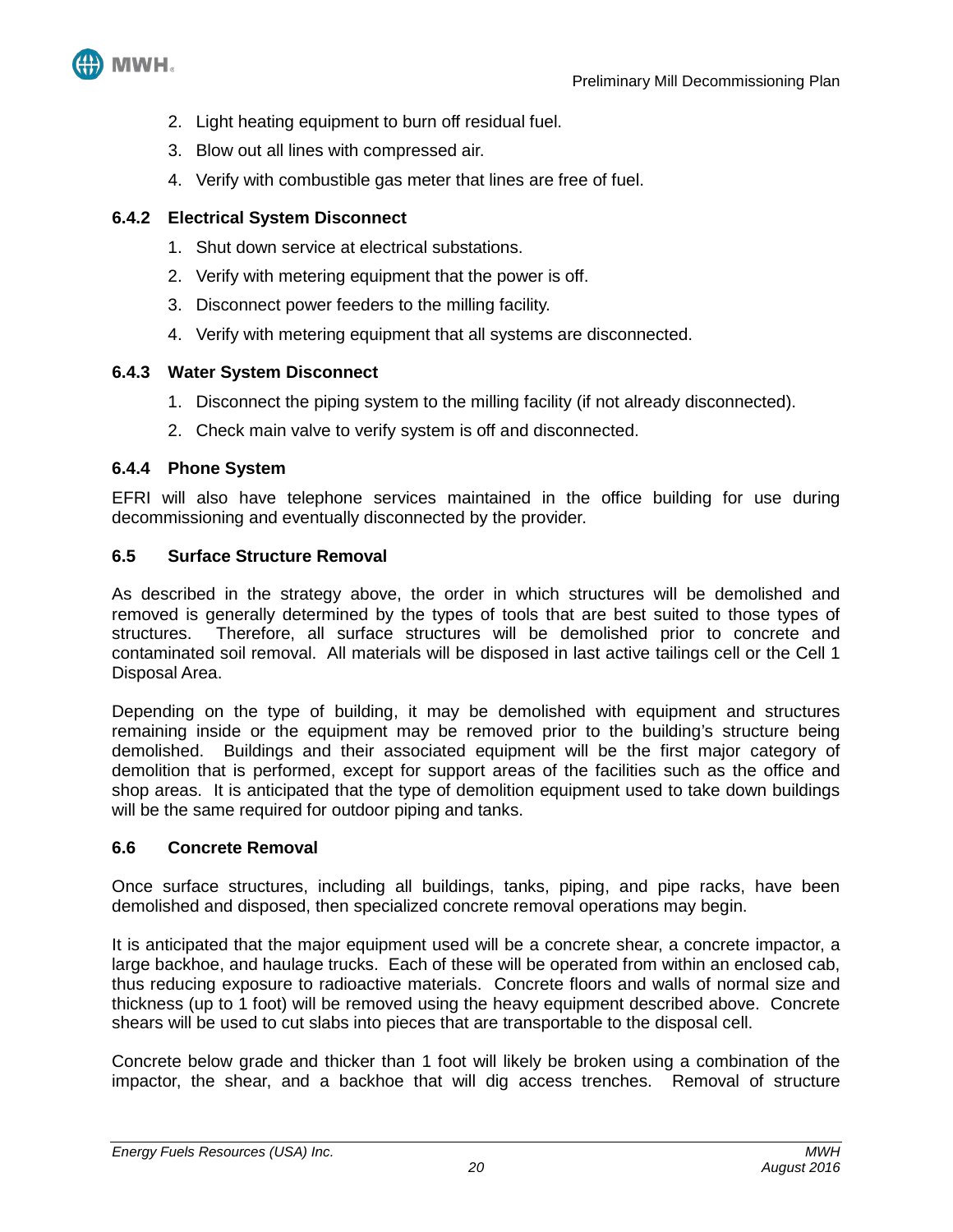

foundations, interior floor slabs, and exterior slabs and parking areas will follow the general sequence listed below.

- 1. Cutting (with a concrete saw) or breaking up (with a hydraulic shear, remote jack hammer or similar vibratory tool) the slab or foundation material into pieces that can be loaded and hauled by construction equipment.
- 2. Excavation of contaminated soils from under floor areas and around footings.
- 3. Transport of the concrete pieces and excavated soils to last active tailings cell, the Cell 1 Disposal Area or approved temporary storage location.
- 4. Placement of the pieces in the disposal cell by dumping and (where possible) working with a dozer or trackhoe to minimize void spaces.
- 5. Covering the pieces with contaminated soil or similar material, with vibratory compaction to minimize void spaces.

#### <span id="page-23-0"></span>**6.7 Utility Removal**

Equipment to be used to utilities (both above-ground and below-ground) depend on the location of the structure. It is anticipated that the major equipment used will be a hydraulic shear, a grapple, a large backhoe, and haulage trucks. Each of these will be operated from within an enclosed cab, thus reducing exposure to dust or radioactive materials.

Once the concrete structures are removed, the underground utilities will be located and exposed with a metal detector or conductivity meter in conjunction with existing utility maps will be used to locate pipes and lines. A combination of the backhoe and the grapple will be used to expose the lines, which will be severed using the hydraulic shear.

#### <span id="page-23-1"></span>**6.8 Miscellaneous Site-Wide Facilities**

An outside contractor will be retained to empty the septic tanks prior to demolition. The septic tanks will be sampled prior to pumping in accordance with Mill procedures. The septic tanks and the drain fields will be excavated and transported to last active tailings cell or the Cell 1 Disposal Area after pumping. Sewer system piping will be excavated and disposed of after flushing.

Miscellaneous facilities to be decommissioned include the boneyard, tailings lines, and mill runoff controls. The boneyard is located to the south of the Mill area and consists of a collection of used and potentially contaminated equipment and equipment parts that have been removed from the Mill or various other buildings over a period of time. The surface tailings lines will be removed one all liquid effluent from the demolition is completed and not more liquid effluent is expected. Mill runoff control systems including underground culverts and miscellaneous concrete structures will be decommissioned.

#### <span id="page-23-2"></span>**6.9 Contaminated Soils**

Contaminated areas on the Mill site will be primarily superficial and include the ore storage area and surface contamination of some roads, except the claricone and ammonium sulfate pad areas. All ore and alternate feed materials will have been previously removed from the ore stockpile area or will be transported and disposed of as contaminated material. The depth of excavation will vary depending on the extent of contamination and will be governed by the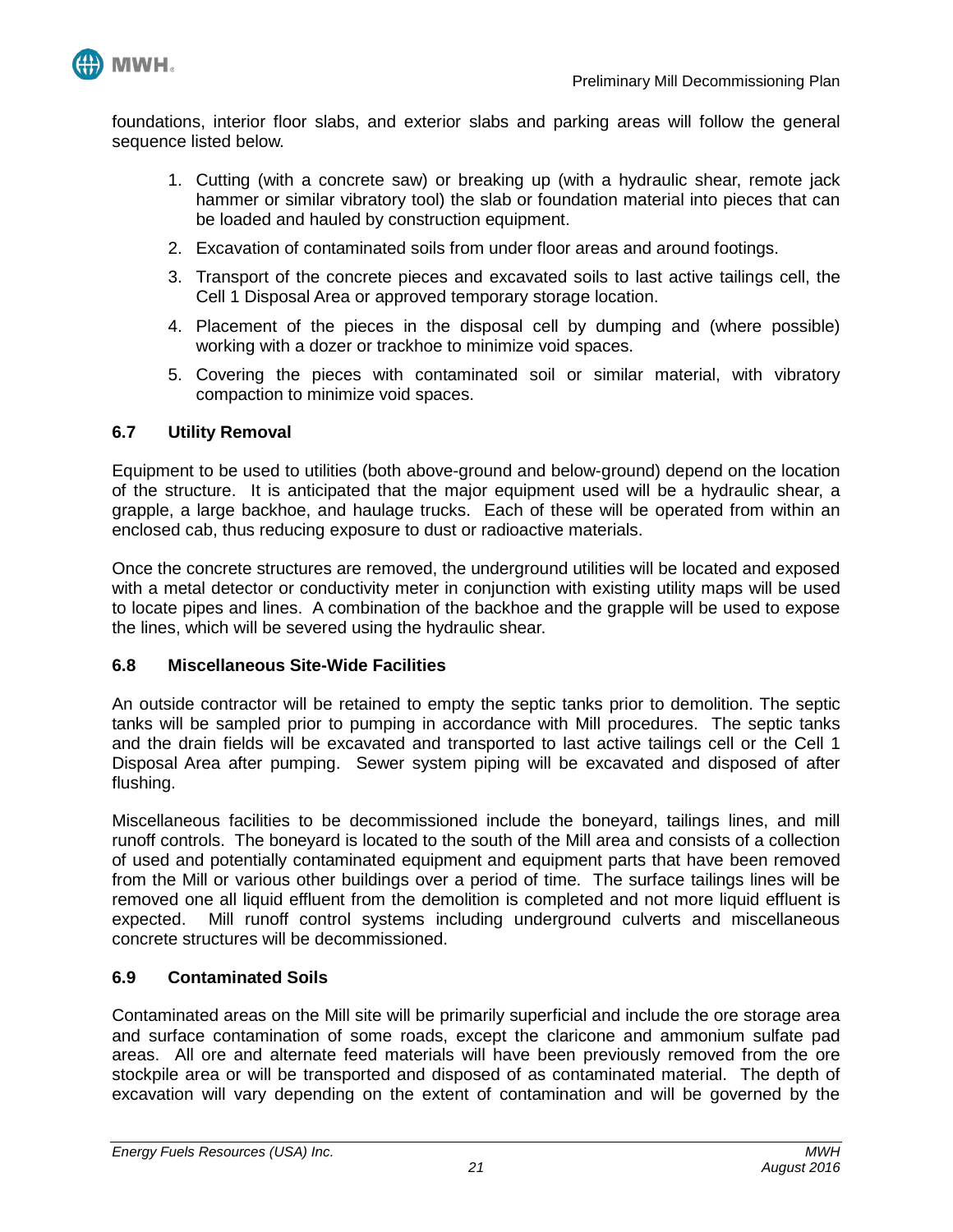

criteria outlined in Attachment A (Technical Specifications) of the Reclamation Plan, Revision 5.1, except for the claricone and ammonium pad areas which had removal depths and extents outlined in letters submitted by EFRI to the DWMRC on 10/26/12 and 12/23/13, respectively.

Contaminated soils will be disposed of in last active tailings cell or the Cell 1 Disposal Area. Contaminated soils will be placed in the last active cell or the Cell 1 Disposal Area as random fill material (material used to fill voids within mill material, achieve desired cover system slopes, and provide a firm base for construction of the cover system). Only uncontaminated soils meeting criteria for cover materials will be used in the cover system over the tailings cells.

## <span id="page-24-0"></span>**6.10 Windblown Contamination**

Windblown contamination is defined as Mill derived contaminants dispersed by the wind to surrounding areas. The potential areas affected by windblown contamination will be surveyed as outlined in Attachment A (Technical Specifications) of the Reclamation Plan, Revision 5.1. Areas covered by the existing Mill facilities and ore storage pad, the tailings cells and adjacent stockpiles of random fill, clay and topsoil, will be excluded from the survey. Materials from these areas will be removed in conjunction with final reclamation and decommissioning of the Mill and tailings cells. Windblown contaminated material will be detected by a gamma survey using the criteria in Attachment A (Technical Specifications) of the Reclamation Plan, Revision 5.1 and will be excavated and disposed of in the last active tailings cell or the Cell 1 Disposal Area.

## <span id="page-24-1"></span>**6.11 Preparation of Demolition Debris for Disposal**

Because of the wide variety in shape and size of equipment and structural materials, the following guidelines will be used in sizing, handling and disposing of debris. Additional detail on material placement is provided in Attachment A (Technical Specifications) of the Reclamation Plan, Revision 5.1.

- 1. Material will be cut or dismantled into pieces that can be safely lifted or carried with the equipment being used. Material will also be cut or dismantled to minimize void spaces after disposal.
- 2. A front-end loader, crawler, hydraulic excavator, or equivalent equipment will be utilized to crush or compact compressible materials. These materials will be laid out in a staging area or other approved area to facilitate crushing or compacting with equipment.
- 3. Pipe or conduit with an opening or diameter larger than 12 inches that cannot be crushed will be filled with contaminated soil, clean fill soil, or grout and buried.
- 4. Tanks and vats will be handled according to the wall material and wall thickness. Tanks will be crushed or compacted if possible. Tanks that cannot be crushed will be dismantled, if feasible. Tanks that cannot be crushed or dismantled will be transported to the last active tailings cell or the Cell 1 Disposal Area, filled with contaminated soil, clean fill soil, or grout and buried.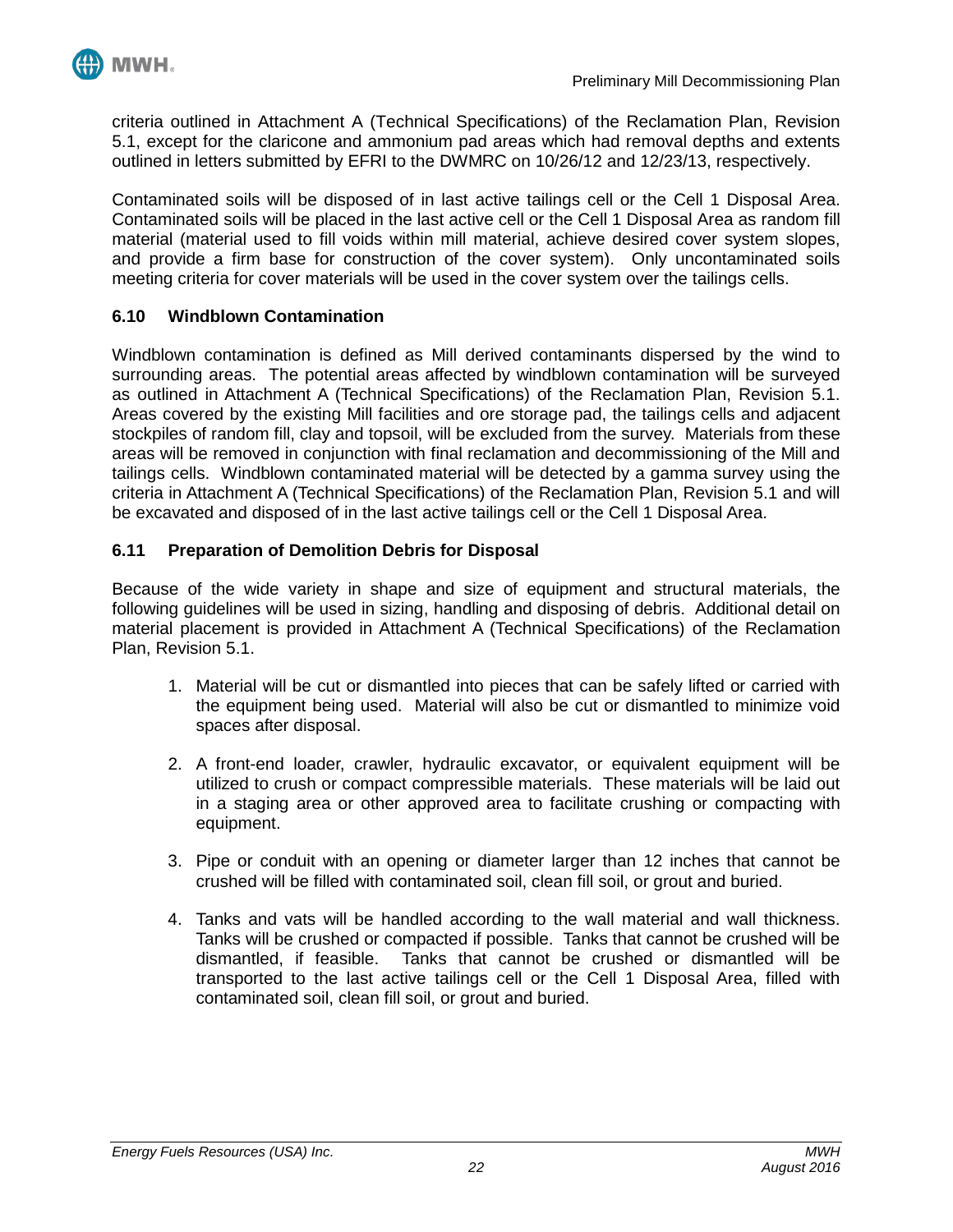

## <span id="page-25-0"></span>**7.0 REGRADING AND REVEGETATION**

## <span id="page-25-1"></span>**7.1 Regrading**

Regrading will be conducted after completion of contaminated soil excavation. The excavated surface of the mill facility will be regraded to remove depressions and direct storm water runoff in directions and toward areas desired for final site drainage. The completed regraded surfaces will be covered with a layer of topsoil or suitable plant growth media soil at a minimum thickness of six inches.

#### <span id="page-25-2"></span>**7.2 Revegetation**

Revegetation will consist of establishing a self-sustaining cover of selected vegetation of the completed regraded and covered surfaces of the milling facility. The vegetation species mix, planting methods, weed control procedures, and revegetation success monitoring are provided in Attachment A (Technical Specifications) of the Reclamation Plan, Revision 5.1.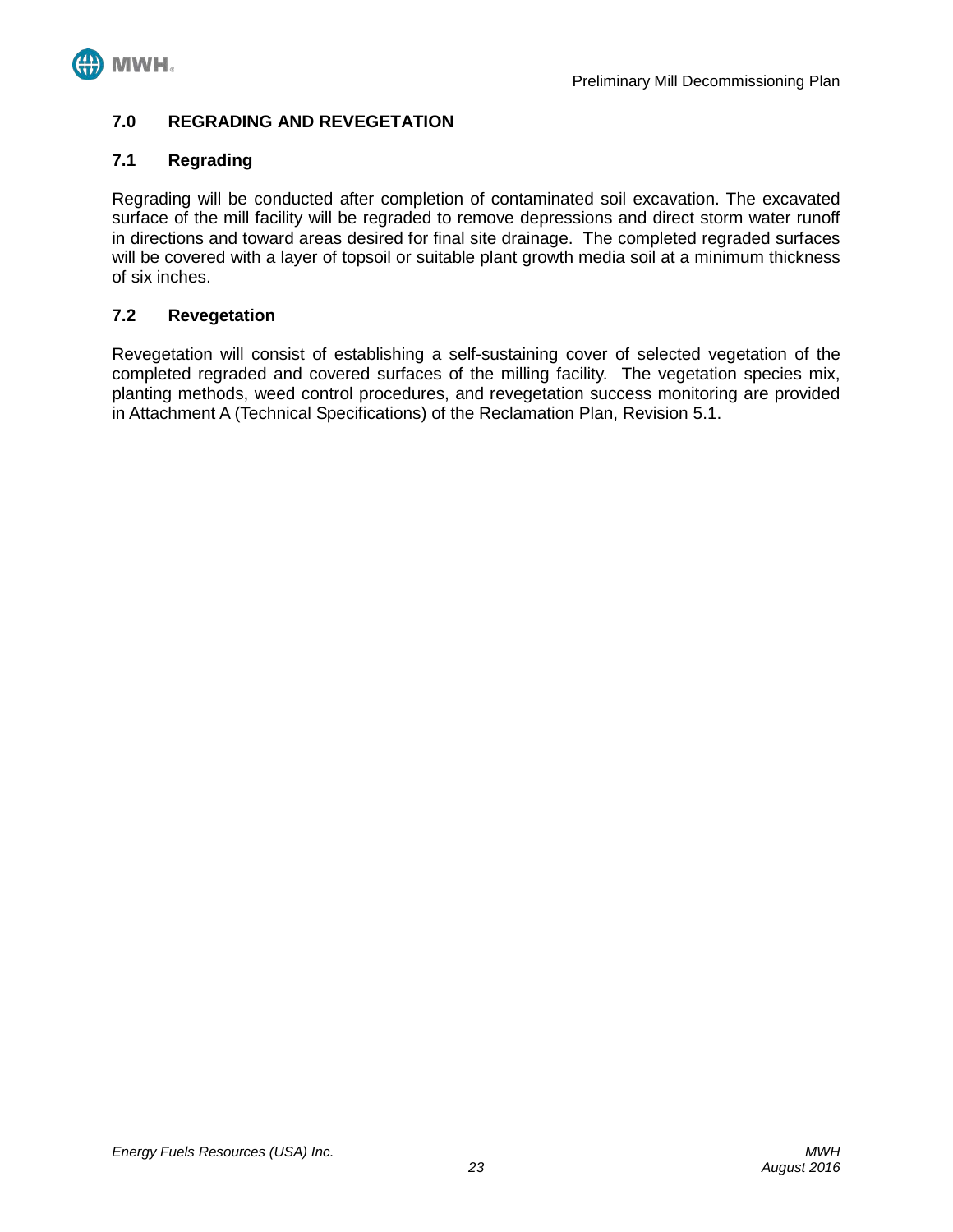

#### <span id="page-26-0"></span>**8.0 REFERENCES**

- Denison Mines (USA) Corp. (Denison), 2009. Reclamation Plan White Mesa Mill, Blanding, Utah, Revision 4.0. November.
- Denison Mines (USA) Corp. (Denison), 2011. Reclamation Plan White Mesa Mill, Blanding, Utah, Revision 5.0. September.
- Energy Fuels Resources (USA) Inc. (EFRI), 2012a. Responses to Interrogatories Round 1 for Reclamation Plan, Revision 5.0, March 2012. August 15.
- Energy Fuels Resources (USA) Inc. (EFRI), 2015b. Responses to Review of August 15, 2012 (and May 31, 2012) Energy Fuels Resources (USA) Inc. Responses to Round 1 Interrogatories on Revision 5 Reclamation Plan, White Mesa Mill Site, Blanding Utah, Report Dated September 2011. August 31.
- Energy Fuels Resources (USA) Inc. (EFRI), 2015c. White Mesa Mill, Standard Operating Procedures, Book #20, Radiation Protection Manual for Reclamation Activities. August.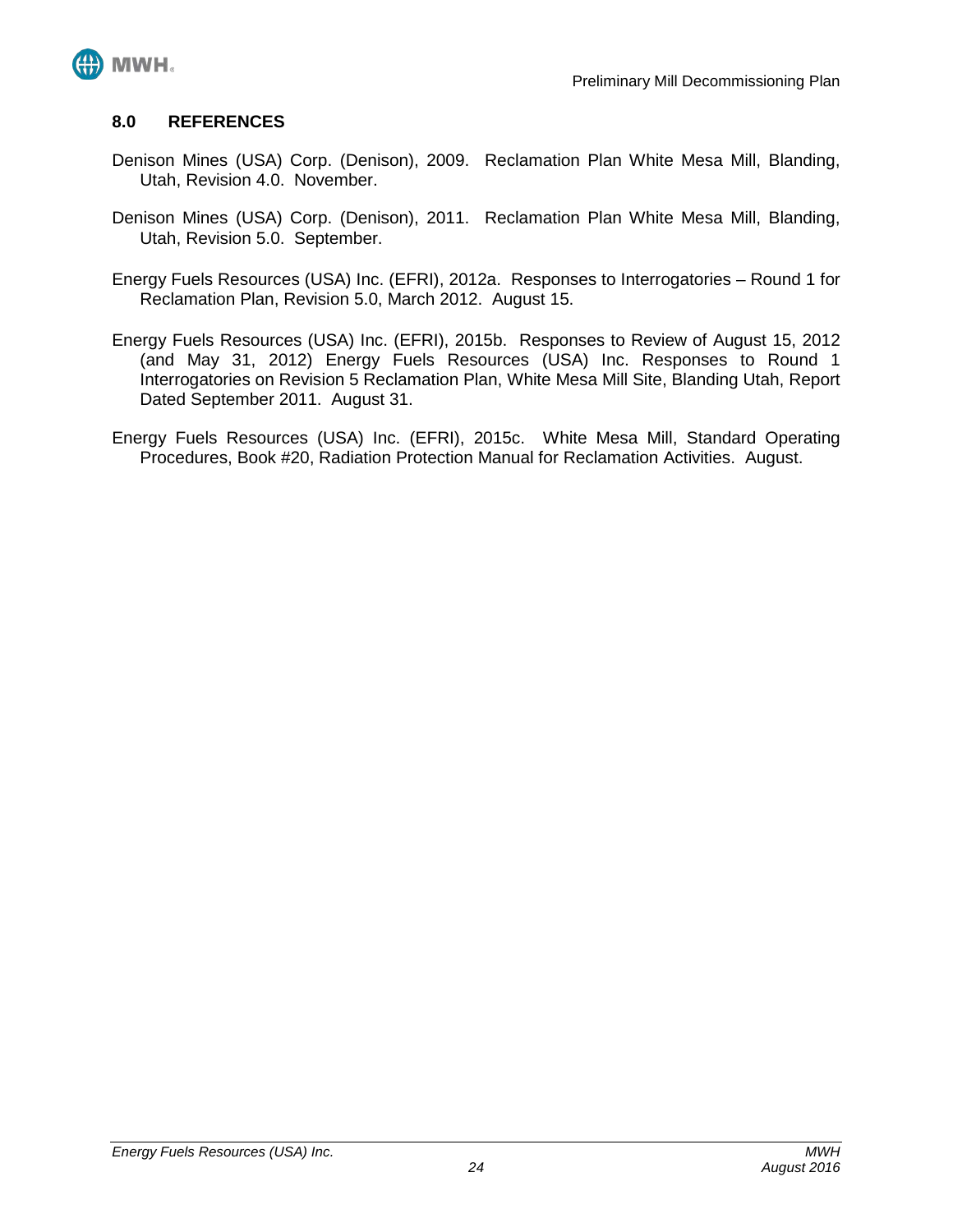